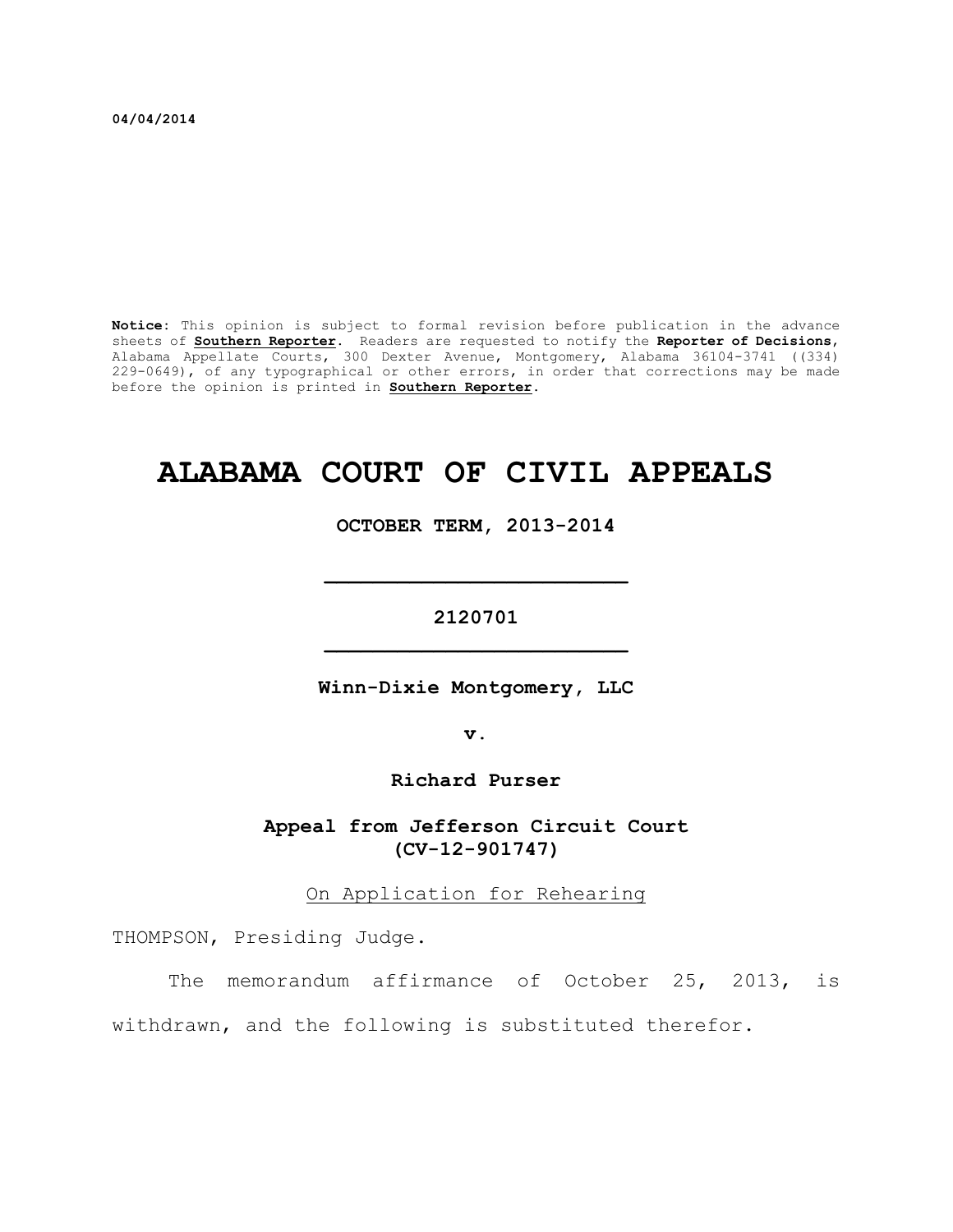On June 5, 2012, Richard Purser filed in the Jefferson Circuit Court ("the trial court") an action seeking workers' compensation benefits from his employer, Winn-Dixie Montgomery, LLC ("Winn-Dixie"), for an injury he claimed he suffered during the course of his employment. Winn-Dixie answered and denied liability.

In October 2012, Purser filed a motion seeking a hearing on the issue of the compensability of his claimed injury. In that motion, Purser alleged that Winn-Dixie had refused to pay him temporary-disability benefits and had refused to pay his medical expenses. The trial court granted that motion and scheduled a hearing for December 13, 2012.

The trial court conducted an ore tenus hearing on December 13, 2012, at which, according to the trial court's order, Purser testified. In addition, during that ore tenus hearing, the trial court admitted a number of exhibits into evidence. The transcript of the December 13, 2012, hearing is not contained in the record on appeal.

On January 10, 2013, the trial court entered an order in which it found, among other things, that Purser's injury arose out of and in the course of his employment, that Winn-Dixie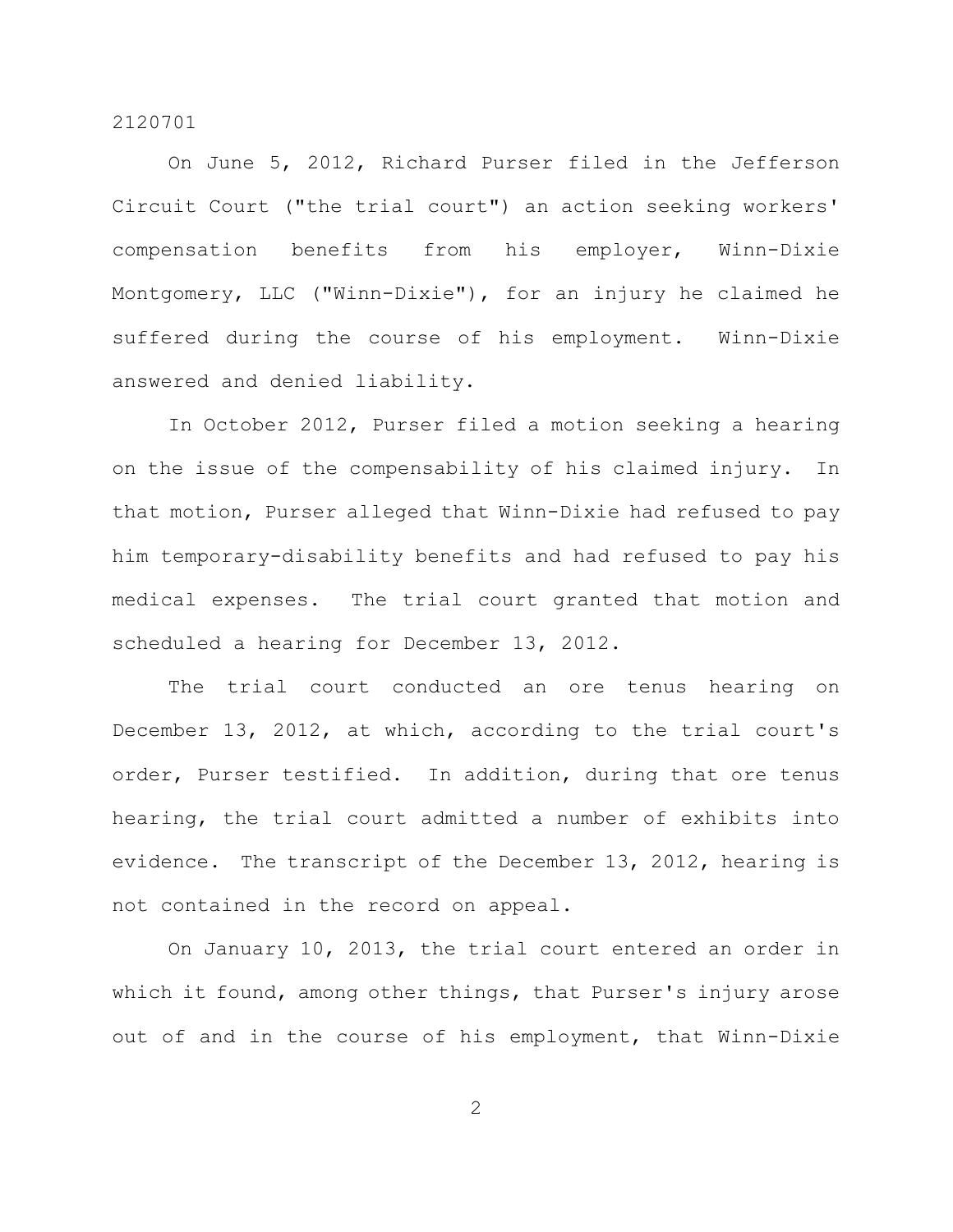was responsible for the payment of reasonable and necessary medical treatment for Purser's injury, and that Purser was entitled to temporary-total-disability benefits. See Belcher-Robinson Foundry, LLC v. Narr, 42 So. 3d 774, 776 (Ala. Civ. App. 2010) (holding that there existed a final judgment when the trial court's order determined "that the employee's accident arose out of and in the course of his employment, that the employer was responsible for the employee's medical treatment, and that the employer was responsible for payment of temporary-total-disability benefits"). Winn-Dixie filed a postjudgment motion that was denied by operation of law pursuant to Rule 59.1, Ala. R. Civ. P. Winn-Dixie timely appealed.

Winn-Dixie asserts three main issues on appeal, one of which contains numerous subparts. Winn-Dixie contends that the medical exhibits that Purser submitted to the trial court were not properly authenticated, that Purser failed to prove legal and medical causation, and that the trial court erred in awarding Purser temporary-total-disability benefits. However, as is explained below, either this court is unable to consider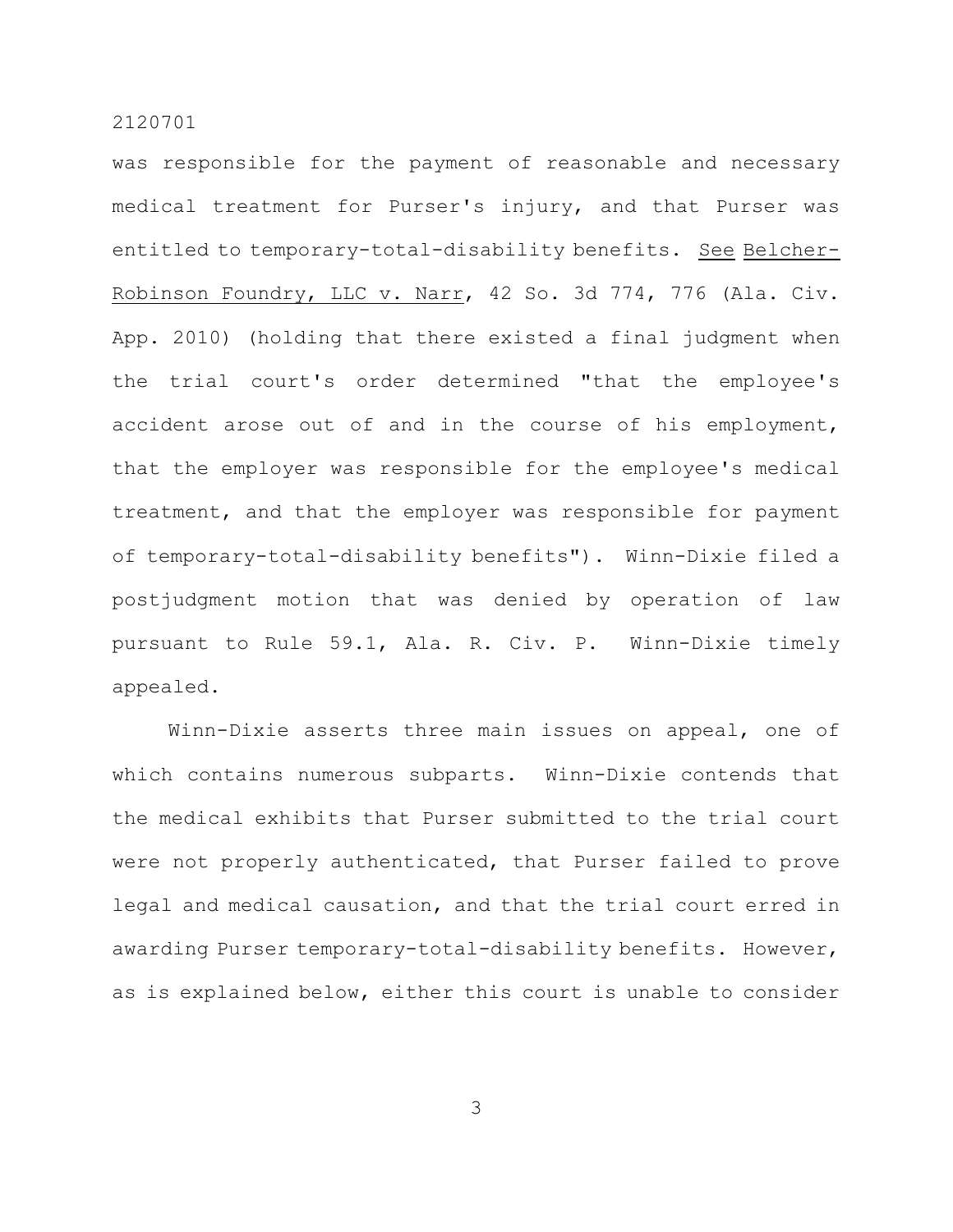those arguments or the arguments do not provide a leal basis on which to reverse the trial court's judgment.

The record on appeal contains no transcript of the ore tenus hearing. Winn-Dixie has represented to this court that the ore tenus hearing was not transcribed. Neither party has submitted a Rule 10(d), Ala. R. App. P., statement of the evidence to this court. See Rule 10(d), Ala. R. App. P. ("If no report of the evidence or proceedings at a hearing or trial was made, or if a transcript is unavailable, the appellant may prepare a statement of the evidence or proceedings from the best available means, including the appellant's recollection.").

"'"'This court cannot assume error, nor can it presume the existence of facts [as] to which the record is silent.' The appellant has the burden of ensuring that the record contains sufficient evidence to warrant reversal."' White v. Riley Constr., Inc., 745 So. 2d 877, 879 (Ala. Civ. App. 1999) (quoting Alfa Mut. Gen. Ins. Co. v. Oglesby, 711 So. 2d 938, 942 (Ala. 1997)); see also Martin v. Martin, 656 So. 2d 846, 848 (Ala. Civ. App. 1995) ('An error asserted on appeal must be affirmatively demonstrated by the record, and if the record does not disclose the facts upon which the asserted error is based, such error may not be considered on appeal.')."

Kimbrough v. Kimbrough, 963 So. 2d 662, 665-66 (Ala. Civ. App. 2007).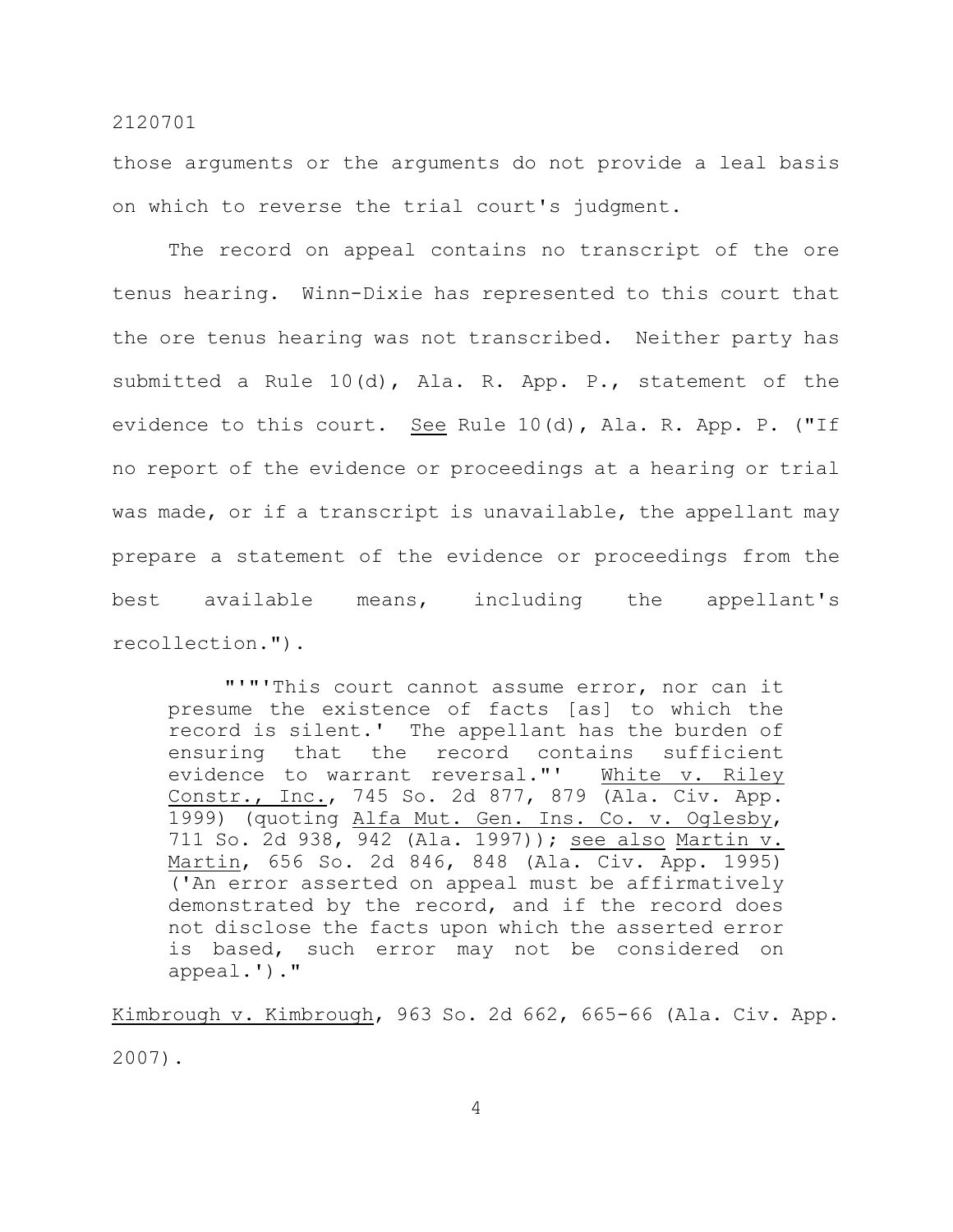In this case, the trial court received ore tenus evidence that is not contained in the record on appeal. Accordingly, this court must assume that the evidence that is not contained in the record on appeal is sufficient to support the trial court's order. Elliott v. Bud's Truck & Auto Repair, 656 So. 2d 837, 838 (Ala. Civ. App. 1995) ("Where the trial court hears oral testimony, and that testimony is not in the record on appeal, either in a transcript or summarized in a Rule 10(d) statement, it is conclusively presumed that the testimony is sufficient to support affirmance."). Thus, because of the lack of a transcript of the ore tenus hearing before the trial court, this court is unable to determine whether the multiple arguments Winn-Dixie asserts on appeal concerning the admissibility of certain evidence were presented to the trial court and, if so, whether Winn-Dixie timely objected to the admission of that evidence. Ex parte Coulliette, 857 So. 2d 793, 794–95 (Ala. 2003) (explaining the necessity of a timely objection to put the trial court on notice of any error to be corrected); Elliott v. Bud's Truck & Auto Repair, 656 So. 2d at 838 ("Th[ese] issue[s], and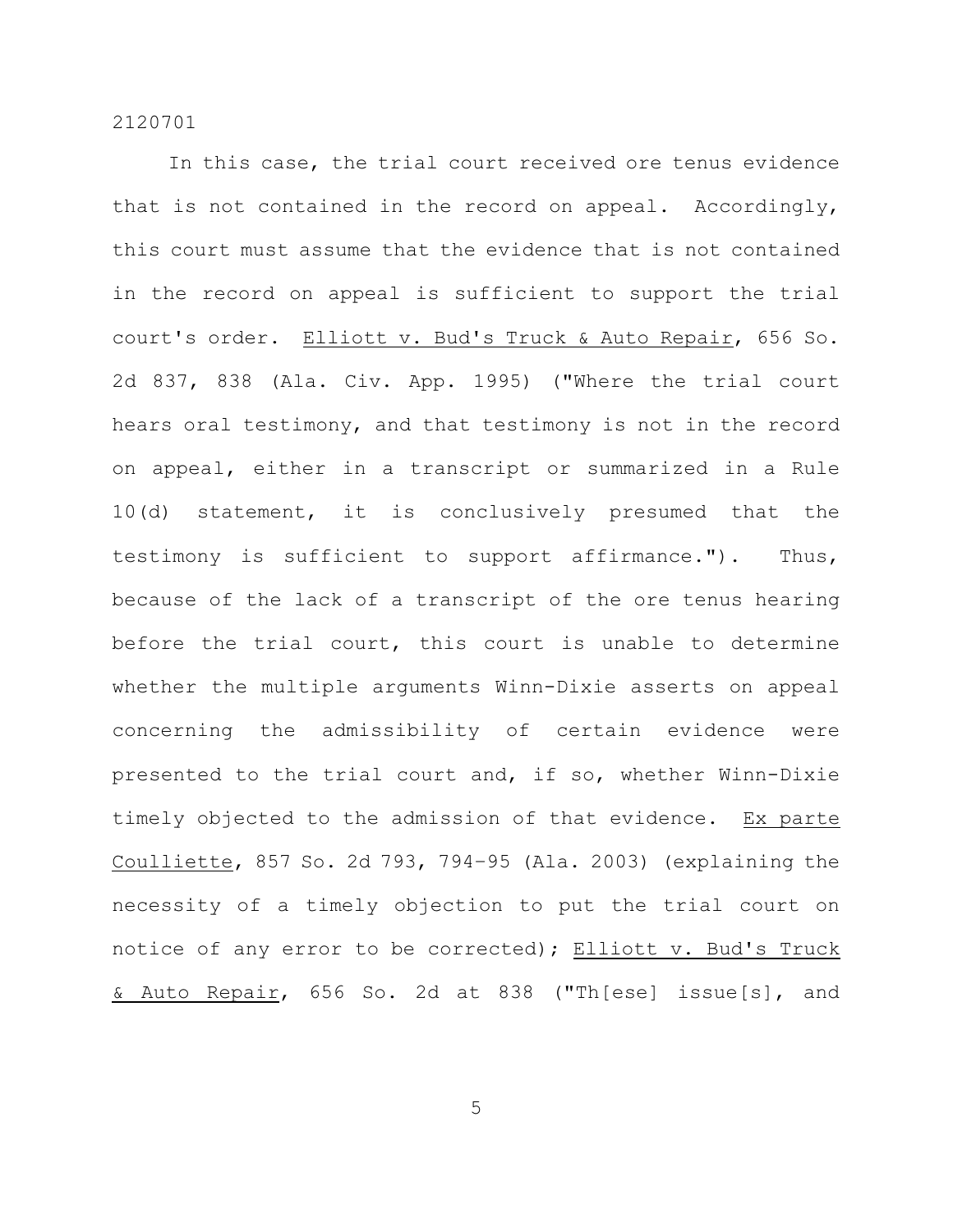others, simply cannot be addressed by this court, because of the inadequacy of the record.").

In Kimbrough v. Kimbrough, supra, because of the inadequacy of the record, this court rejected an argument asserted by the father in that case that he was denied his right to counsel. This court concluded that it was "unable to determine from the limited record before us whether the father requested appointed counsel or whether the father proved that he was indigent. We cannot assume that the trial court erred when error is not apparent from the record." 963 So. 2d at 666.

As in Kimbrough, this court is unable to determine in this case whether Winn-Dixie asserted before the trial court the various arguments pertaining to the admissibility of certain evidence that it includes in its briefs submitted to this court.<sup>1</sup> "'This court cannot assume error, nor can it

<sup>&</sup>lt;sup>1</sup>Although Winn-Dixie filed a motion in limine with regard to some of that evidence, the record before this court contains no indication that that motion was properly renewed before the trial court or that the trial court determined that no renewal of the objections in the motion in limine was required. See Owens–Corning Fiberglass Corp. v. James, 646 So. 2d 669, 673 (Ala. 1994) (explaining the necessity of renewing during trial a motion in limine that has either not been ruled on or has been denied, unless the trial court has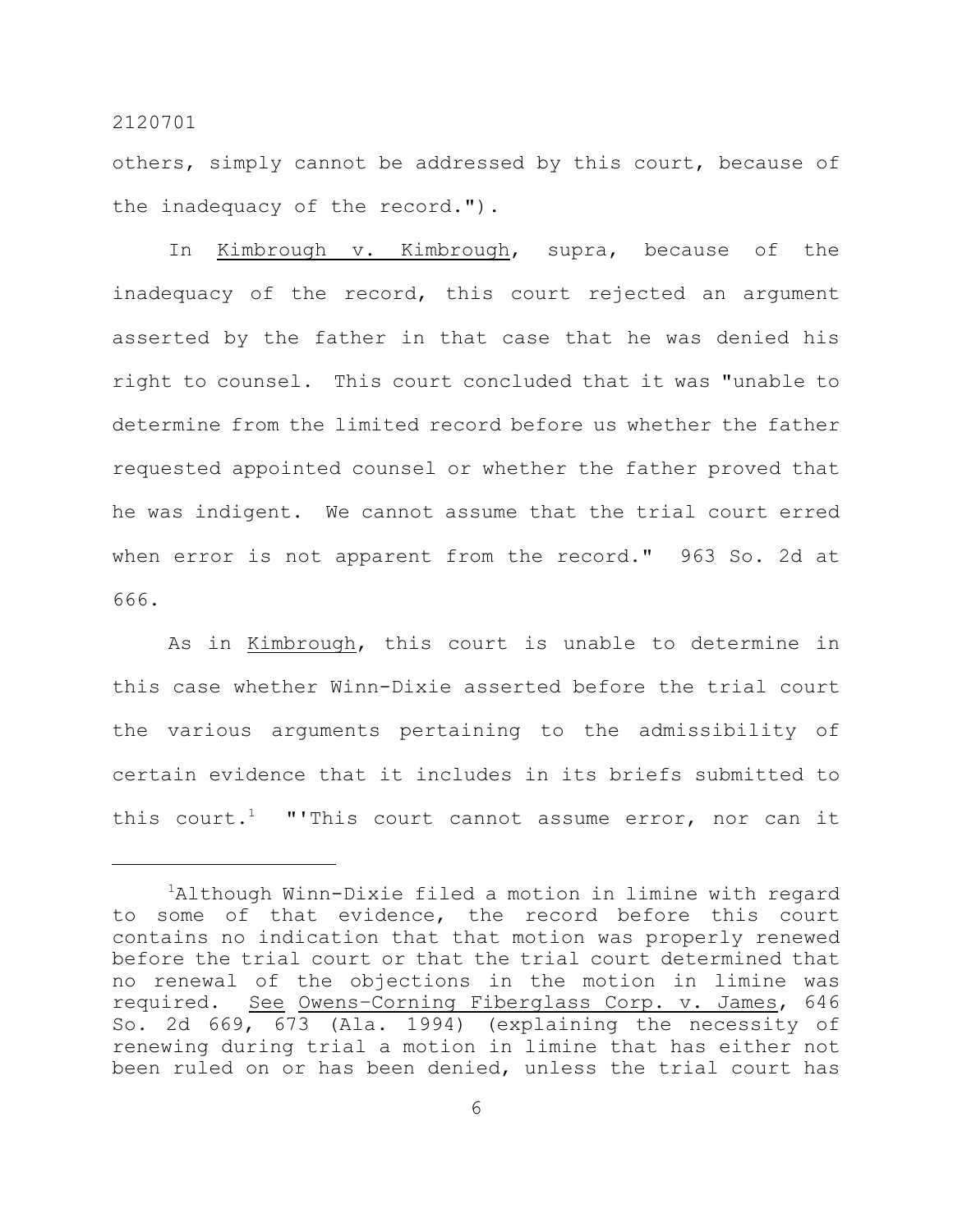presume the existence of facts [as] to which the record is silent. ... The appellant has the burden of ensuring that the record contains sufficient evidence to warrant reversal.'" Alfa Mut. Gen. Ins. Co. v. Oglesby, 711 So. 2d 938, 942 (Ala. 1997) (quoting Newman v. State, 623 So. 2d 1171, 1172 (Ala. Civ. App. 1993)), overruled on other grounds, Ex parte Quality Ins. Co., 962 So. 2d 242 (Ala. 2006); and Kimbrough v. Kimbrough, supra. "The record does not reveal any error, and, thus, we cannot conclude that the trial court committed error." Kimbrough v. Kimbrough, 963 So. 2d at 665-66. See also Drummond Co. v. Lolley, 786 So. 2d 509, 511 (Ala. Civ. App. 2000) ("[The appellant] has the burden to provide this court with a record containing sufficient evidence to warrant reversal. Gotlieb v. Collat, 567 So. 2d 1302 (Ala. 1990). The record cannot be changed, altered, or varied on appeal by statements in briefs. Id.").

Out of an abundance of caution, we note that we have considered whether some of the arguments Winn-Dixie has asserted on appeal could be said to be legal arguments,

expressly stated that no renewal of the motion in limine is required).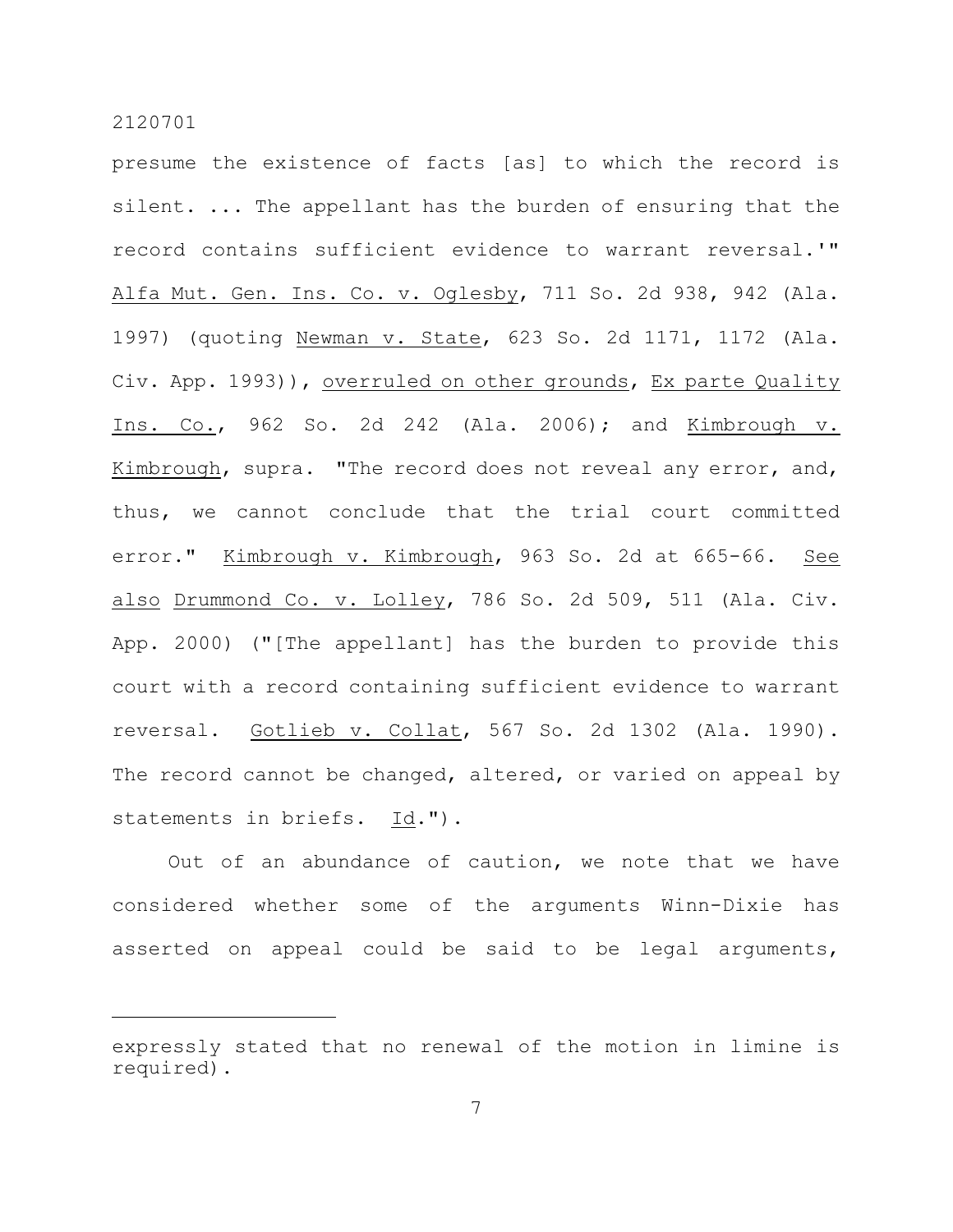therefore making the absence of a transcript of the hearing below immaterial.<sup>2</sup> Winn-Dixie argues that Purser did not present medical evidence of medical causation.<sup>3</sup> It is true that Purser did not present any evidence from a doctor stating that his injury was caused by his job. However, such expert medical evidence was not required for the trial court to determine that Purser had established medical causation. In Chadwick Timber Co. v. Philon, 10 So. 3d 1014, 1019-21 (Ala. Civ. App. 2007), this court discussed the requirement that a worker claiming workers' compensation benefits present evidence of medical causation. In short, this court held that expert testimony is not required to demonstrate medical causation but that the overall substance of the evidence must

 $2$ Winn-Dixie submitted to the trial court a postjudgment motion in which it asserted arguments that are similar to the arguments it has asserted in the briefs it has submitted to this court, so any legal, as opposed to factual, argument was preserved by that motion.

 $3$ We have addressed this argument in slightly more detail because it is clear from the record and the representations of both parties in their briefs submitted to this court that Purser was the only witness who testified at the ore tenus hearing. Thus, it is clear that in this case, the trial court received no expert medical testimony and no medical evidence other than the medical records that were admitted into evidence and are contained in the record on appeal.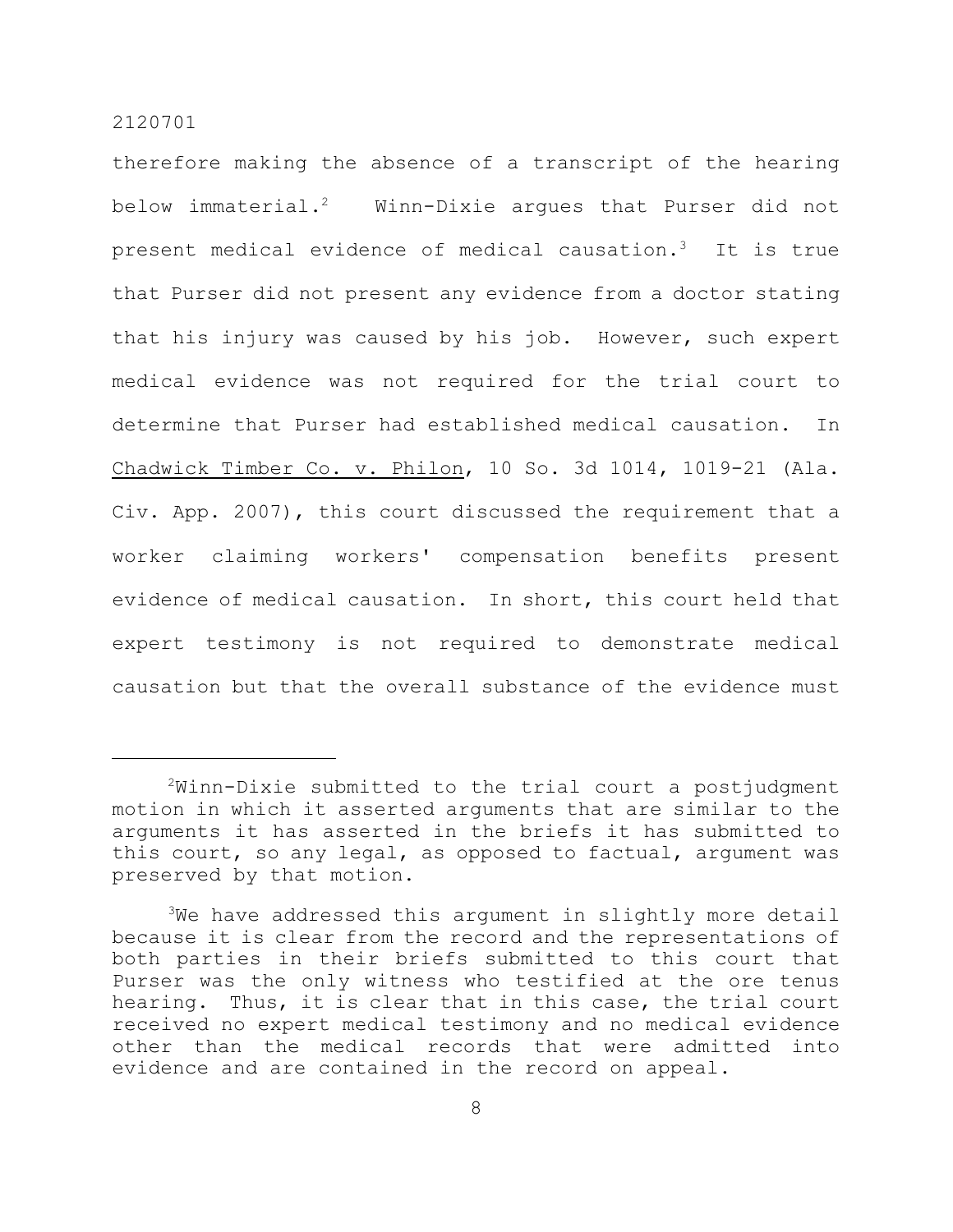establish that the injury was caused by the employment. Evidence indicating merely a possibility that the employment caused the injury is not sufficient. Id. Purser provided evidence to the trial court that Winn-Dixie has failed to include in the record on appeal, and, therefore, this court must presume that the overall substance of that evidence was sufficient to meet the requirements for evidence of medical causation.<sup>4</sup>

Winn-Dixie also contends that the trial court erred in awarding temporary-total-disability benefits; once again, to the extent that Winn-Dixie challenges whether the evidence supports that award, this court is unable to review that issue because of the evidence omitted from the record. As part of its argument on the award of temporary-total-disability benefits, however, Winn-Dixie also argues that the trial court erred in not specifically setting forth the exact amount of

 $4$ We note that, with regard to legal causation, Winn-Dixie argues that Purser did not present evidence of a "causal connection" between his employment and his injury. See Ex parte Patton, 77 So. 3d 591, 595 (Ala. 2011) (to establish legal causation in a workers' compensation action, the worker must demonstrate a causal connection between the work and the injury). Because Purser presented evidence to the trial court that is not contained in the record on appeal, we presume that that evidence supports the trial court's order on this issue.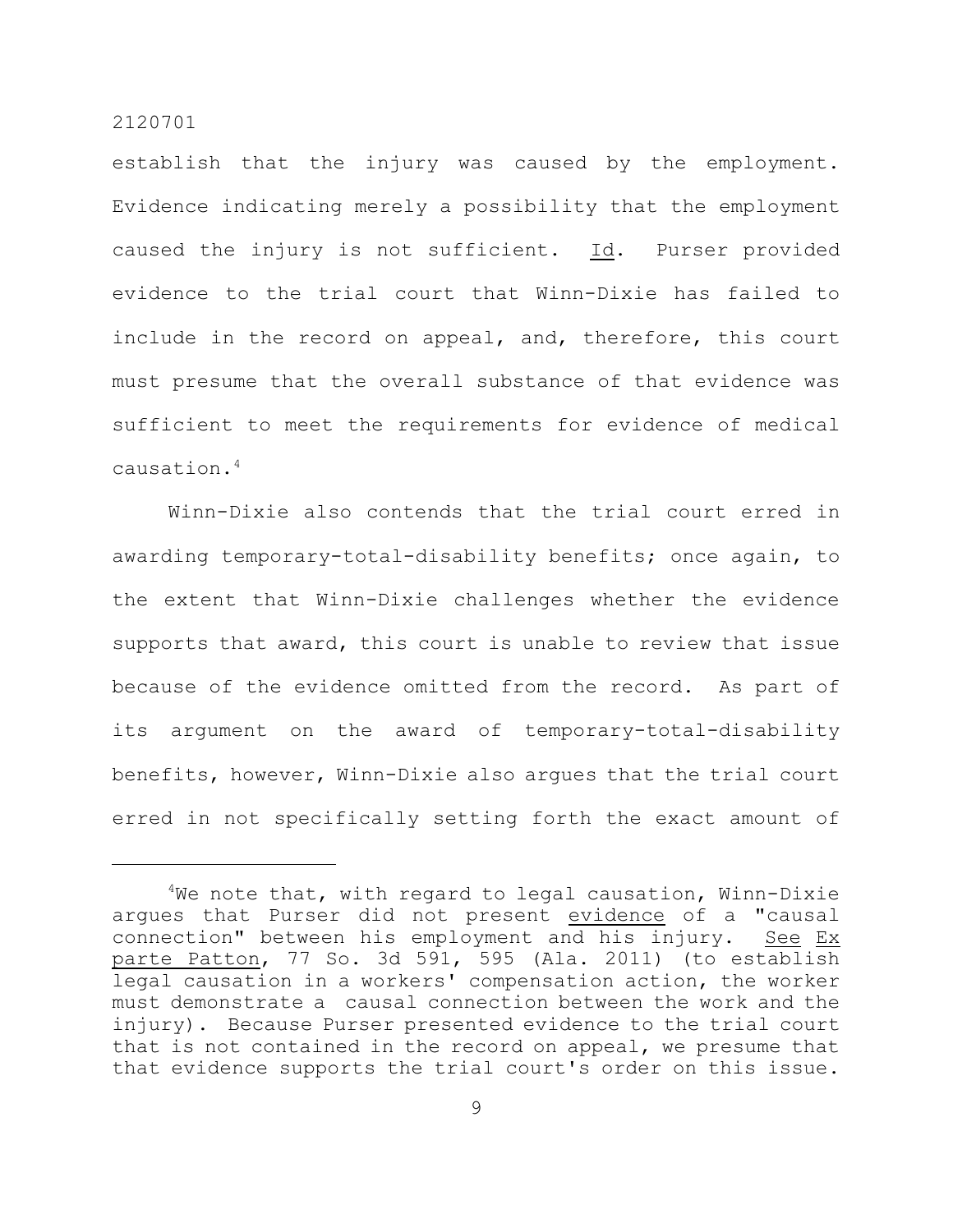the disability payments for which it is responsible. In support of this argument, Winn-Dixie cites only Weaver v. Pilgrim's Pride Corp., 106 So. 3d 417, 419-20 (Ala. Civ. App. 2012). In that case, this court held that the workers' compensation judgment at issue did not satisfy the requirement that the judgment substantially comply with § 25-5-88, Ala. Code 1975; that section requires that a workers' compensation judgment contain findings of fact and conclusions of law. In Ex parte Curry, 607 So. 2d 230, 232 (Ala. 1992), our supreme court held that substantial compliance with § 25-5-88 is sufficient and that, in the absence of detailed factual findings, an appellate court may look at the evidence to determine whether the trial court's judgment should be affirmed. In this case, the trial court's order contains a number of factual findings detailing the nature of Purser's injury and the dates on which Purser was out of work and seeking medical treatment after the denial of his workers'  $compensation claim.<sup>5</sup> That order also makes factual findings$ 

 $5$ We also note that the trial court set forth in detail the reasons it found the medical evidence submitted by Winn-Dixie to be unreliable. In short, the workers' compensation doctor who evaluated Purser's left-knee injury opined that the injury was unrelated to his employment because Purser had suffered a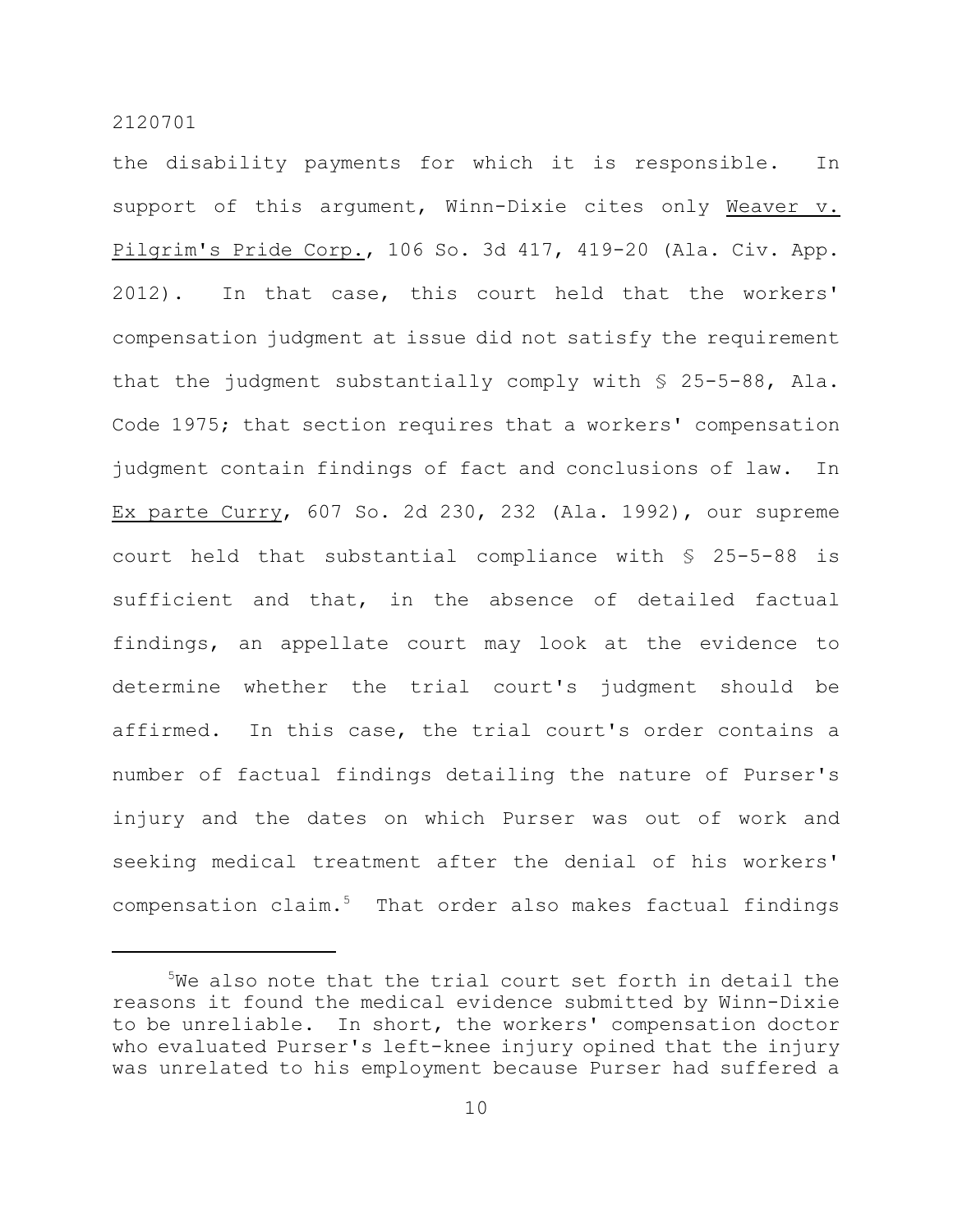supporting the determination that Purser suffered an injury that warranted the award of temporary-total-disability benefits. Considering the January 10, 2013, order in its entirety, we conclude that, although it could have been more detailed, it substantially complied with § 25-5-88. Ex parte Curry, supra; American Auto. Ins. Co. of Missouri v. Hinote, 498 So. 2d 848, 851 (Ala. Civ. App. 1986).

We also note that Winn-Dixie advocates for a more definitive calculation of benefits in the trial court's order. It cites only § 25-5-88 and Weaver v. Pilgrim's Pride Corp., 106 So. 3d at 419-20, for the proposition that a trial court must make "findings of fact and state conclusions of law that are responsive to the issues presented at trial." (Emphasis added.) In making this part of its argument, Winn-Dixie asserts only that a "proper" order would calculate the specific amount of temporary-disability benefits due Purser. It does not, however, assert that a determination of the

traumatic leg injury in an automobile accident that had occurred several years earlier. The trial court noted that the medical records upon which Winn-Dixie's doctor relied indicated that the traumatic injury was to Purser's right leg and that there was no evidence indicating that Purser had suffered an earlier injury to his left leg.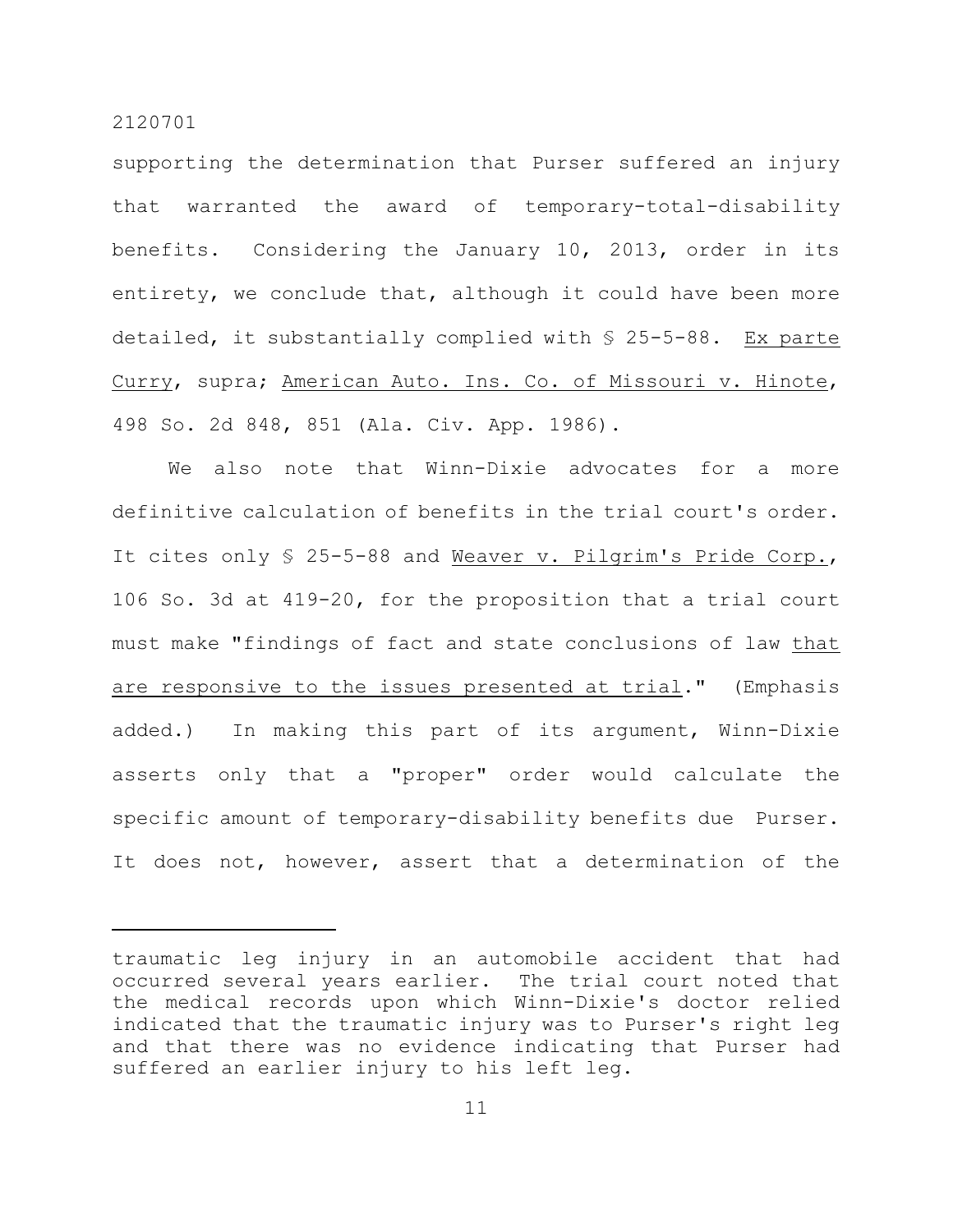specific amount of temporary-disability benefits would be "responsive" to the issues presented to the trial court; in other words, Winn-Dixie does not contend, in either its brief on original submission or its brief on application for rehearing, that the parties asked the trial court to determine the specific amount of temporary-disability benefits due Purser. The January 10, 2013, order states that the matter was before it to make a "determination on the application of the Alabama Workers' Compensation Act, § 25-5-1 et seq., Ala. Code 1975, to [Purser's] alleged injuries at work on or about April 6, 2012." The order focuses on the resolution of the issue whether Purser's injury is compensable, and one of the legal conclusions in the order states that temporary-totaldisability benefits are to be paid pursuant to the requirements of § 25-5-68, Ala. Code 1975. Although the amount of Purser's wages are included in an exhibit that was admitted into evidence, the order does not reference Purser's wages. Further, there is nothing in the record before this court to indicate whether the parties requested that the trial court make a determination of the exact amount of benefits due. It is possible that the parties agreed before the trial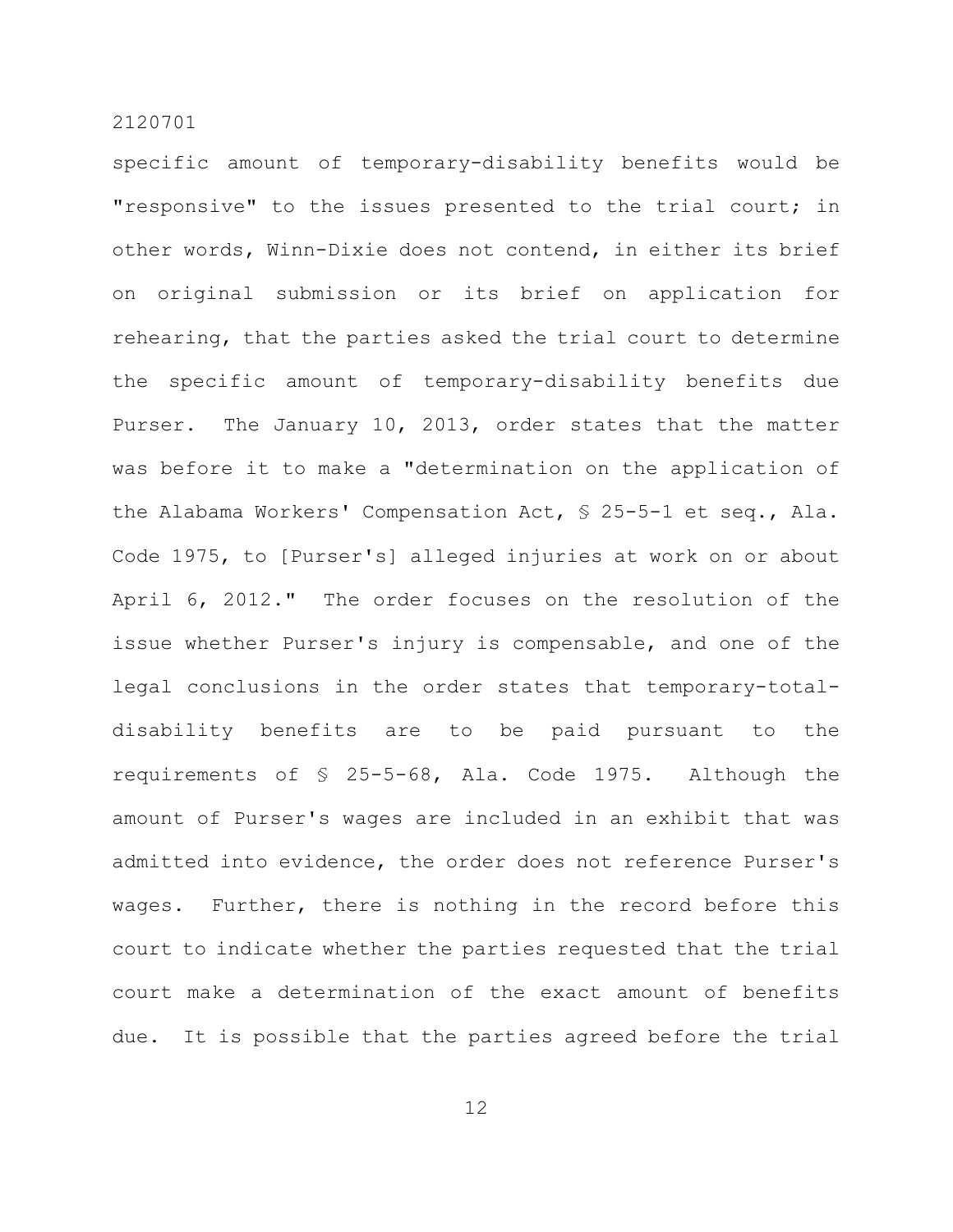court that they could make such a determination themselves following a liability determination, and it is possible that the amount of benefits was another issue in dispute. Without the transcript of the ore tenus hearing before the trial court or a Rule 10(d) statement of the evidence, this court can only speculate regarding the arguments and issues that were litigated by the parties before the trial court.

Further, Winn-Dixie, although expressing a disinclination to perform those calculations itself, does not argue that, based on any conflicting or omissive findings, it is unable to determine the amount of compensation due to Purser. Indeed, Winn-Dixie is in the same position it would have been in had it not rejected Purser's workers' compensation claim and had instead elected, in the absence of a court order, to pay him temporary-total-disability benefits pending the resolution of his workers' compensation claim. In other words, the payment of temporary-total-disability benefits under the January 10, 2013, order poses no challenges different from those encountered by an employer when it pays such benefits without being compelled to do so by a trial court. Accordingly, given the arguments asserted by Winn-Dixie in its briefs submitted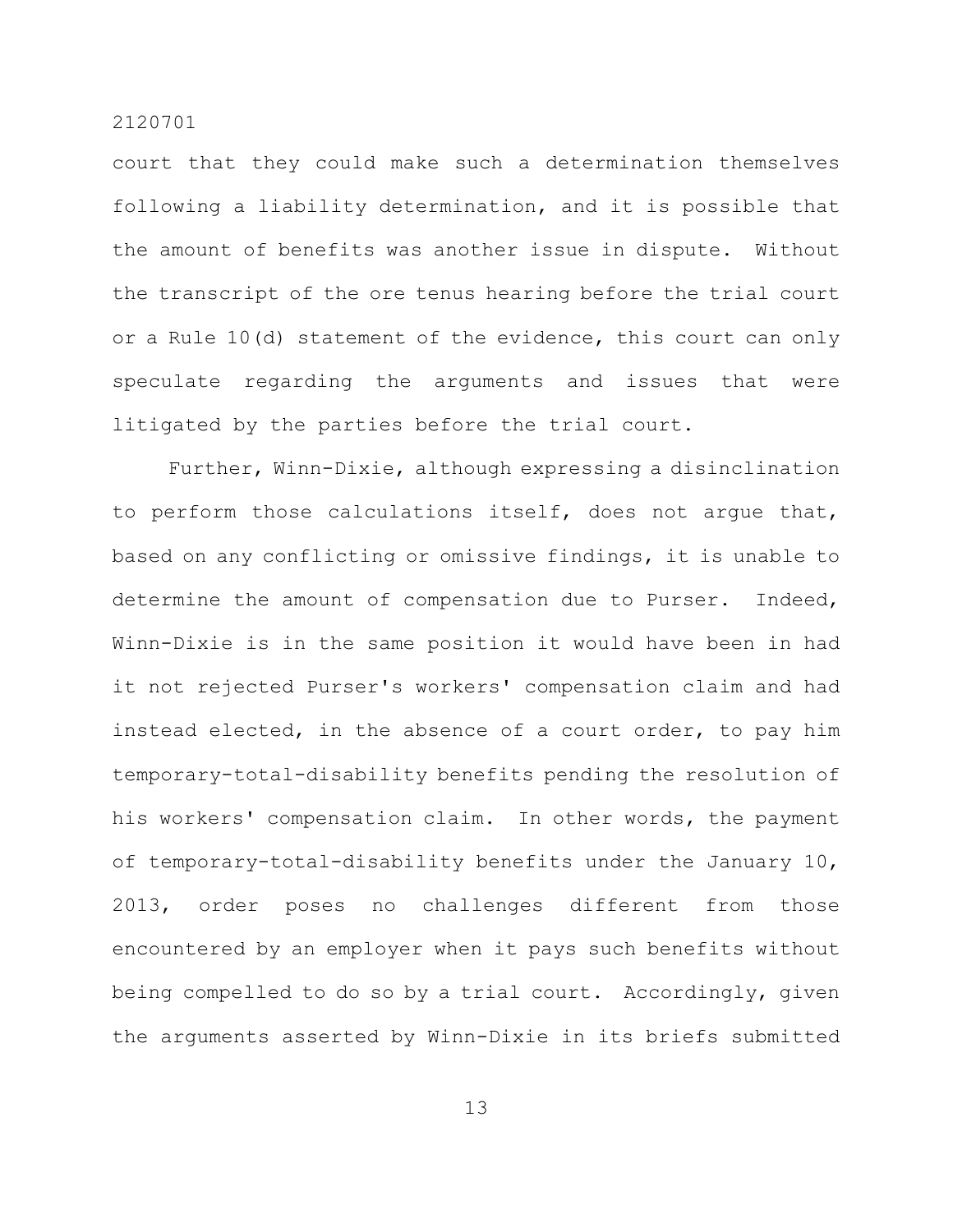to this court and the record it supplied this court on appeal, we cannot say that Winn-Dixie has demonstrated error with regard to this issue.

Winn-Dixie also contends in its original brief submitted to this court, without citing to any supporting authority, that the trial court erred in finding that the medical charges submitted to it were reasonable and necessary, but also reserving to Winn-Dixie the right to challenge, pursuant to § 25-5-77(a), the cost of any charges by the medical providers. Section § 25-5-77(a) limits Winn-Dixie's payment for reasonably necessary medical treatment to "an amount not to exceed the prevailing rate or maximum schedule of fees." Winn-Dixie contends that Purser was required to demonstrate that each charge was within that limitation. As this court has already held, Winn-Dixie has failed to demonstrate that the evidence presented to the trial court did not support its factual determinations, such as that the medical charges were reasonable and necessary and due to be paid under § 25-5- 77(a). Any reservation of an additional right to Winn-Dixie to question the amount of those charges is harmless error.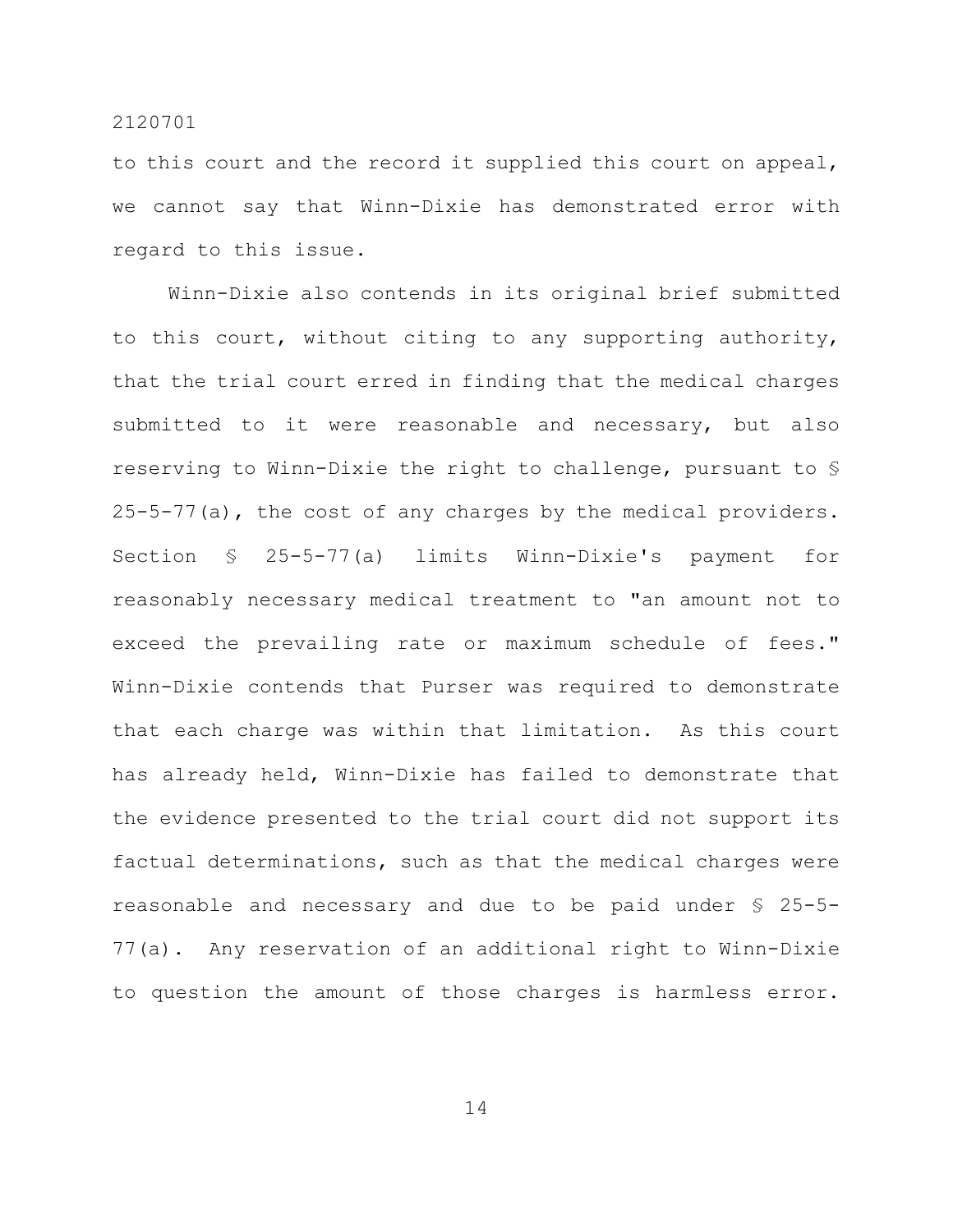Rule 45, Ala. R. App. P. In its brief "argument" on this issue, Winn-Dixie has failed to show error.

Winn-Dixie asserts in its brief on application for rehearing that "[t]he parties agreed to and filed a Joint Stipulation of the evidence considered by the trial court. [6] All the evidence that was considered by the trial court was submitted to this court." Those statements are not supported by the materials submitted to this court. After the record on appeal was submitted to this court, the parties filed a "joint stipulation," agreeing to supplement the record on appeal to include "all exhibits that were offered and admitted into

 $6$ On application for rehearing, Winn-Dixie repeatedly asserts that the matter was submitted to the trial court on exhibits only and that the record on appeal contains all the evidence that was presented to and considered by the trial court. In another part of its brief on application rehearing, however, Winn-Dixie briefly acknowledges that Purser submitted oral testimony to the trial court during the ore tenus hearing. Winn-Dixie represents to this court, as it did in a footnote in its brief on original submission, that Purser's oral testimony before the trial court did not differ from the testimony that Purser provided in his deposition. Winn-Dixie, however, failed to submit to this court a statement of the evidence pursuant to Rule 10(d), Ala. R. App. P., that might support that assertion. "The unsworn statements, factual assertions, and arguments of counsel are not evidence." Ex parte Russell, 911 So. 2d 719, 725 (Ala. Civ. App. 2005). Accordingly, this court is unable to rely on the representations of Winn-Dixie's attorney regarding the nature of the testimony omitted from the appellate record.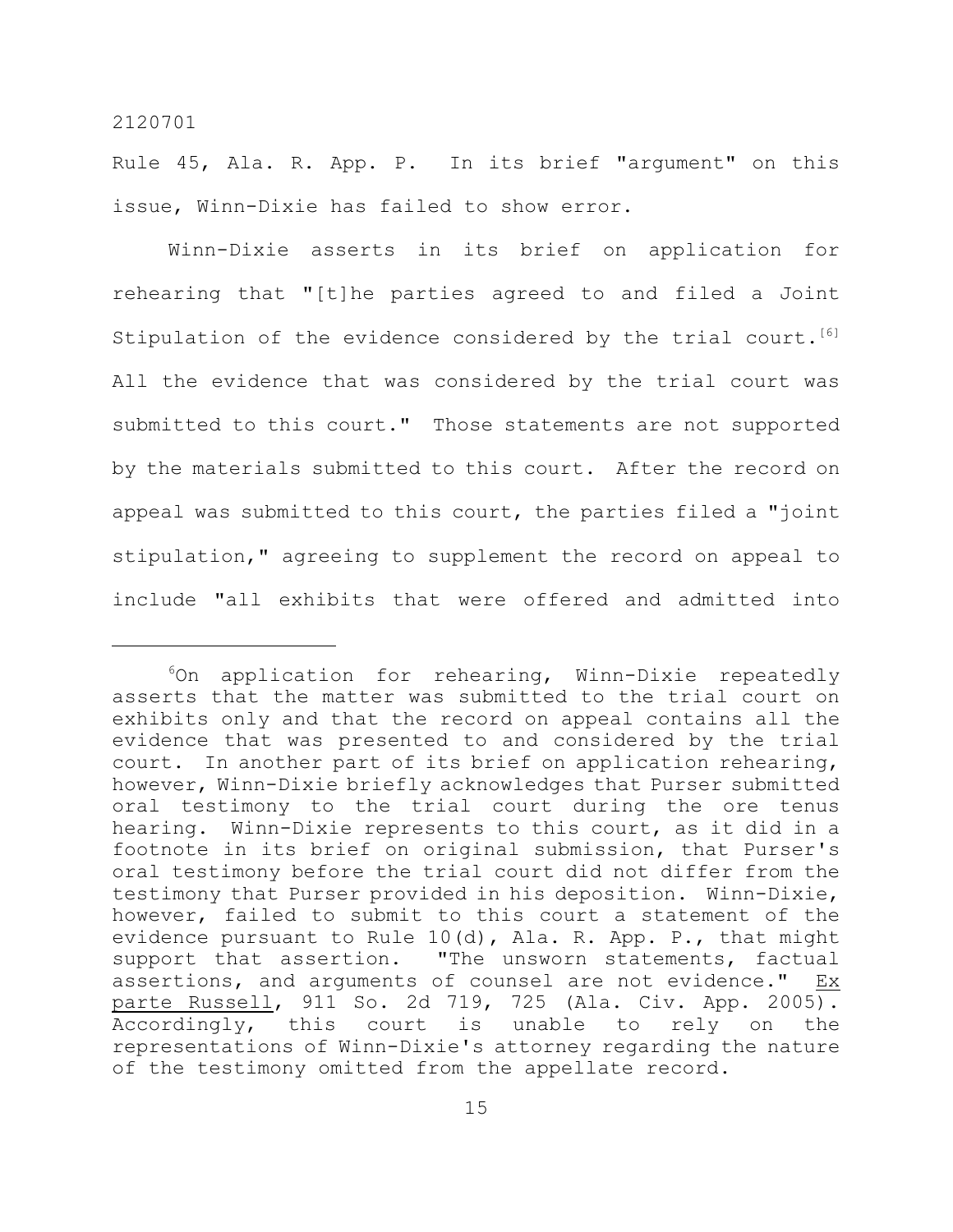evidence at the trial of this case, which were inadvertently excluded from the record on appeal by the [trial court clerk]." The parties did not place in the record a Rule 10(d) statement concerning the testimony submitted to the trial court at the ore tenus hearing. Contrary to the arguments of Winn-Dixie on application for rehearing, Winn-Dixie failed to present this court with a complete record of all the evidence considered by the trial court. Accordingly, for the reasons expressed in this opinion, this court must affirm the trial court's order.

APPLICATION GRANTED; MEMORANDUM AFFIRMANCE OF OCTOBER 25, 2013, WITHDRAWN; OPINION SUBSTITUTED; AFFIRMED.

Pittman, Thomas, and Donaldson, JJ., concur.

Moore, J., concurs in the rationale in part and concurs in the result, with writing.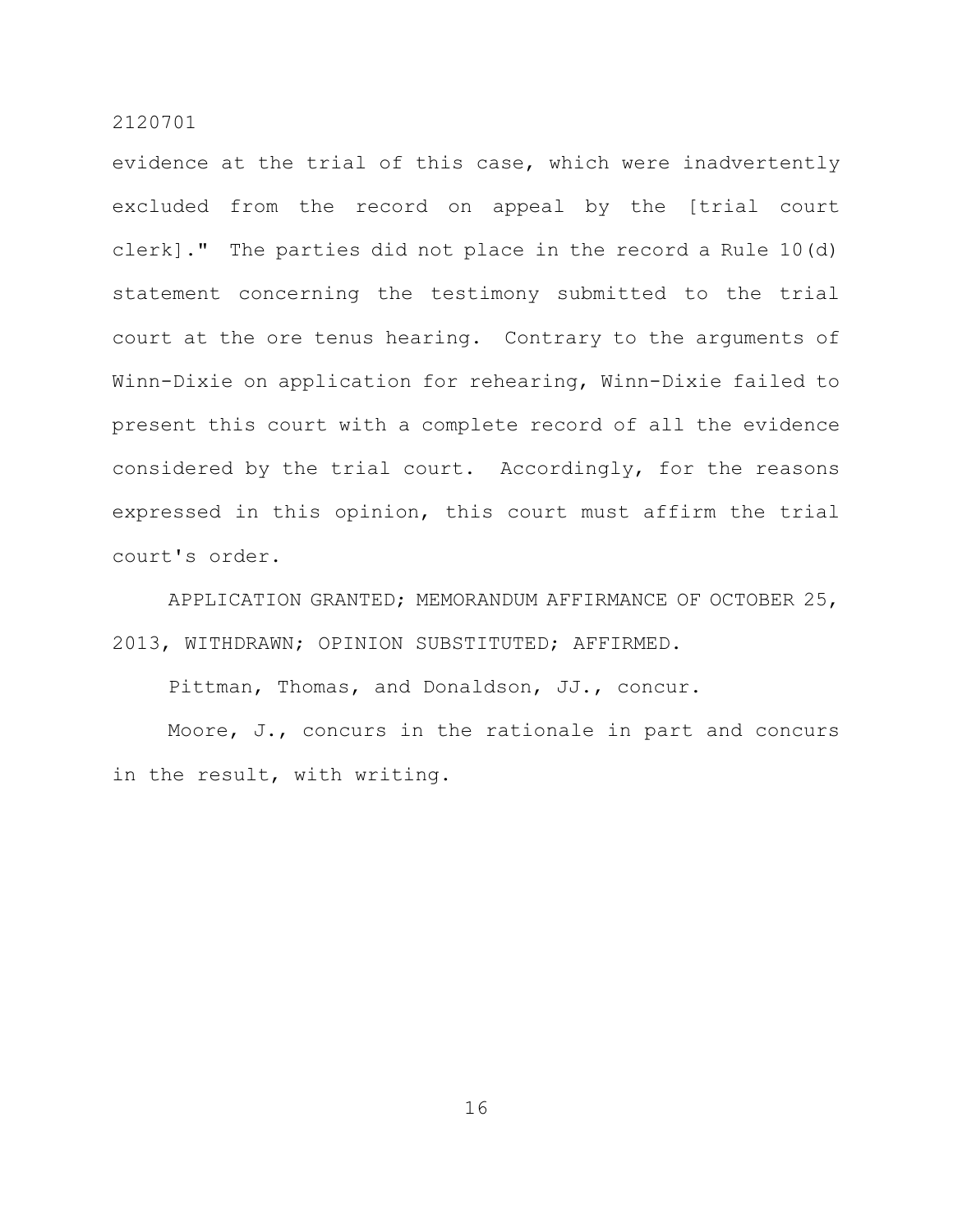MOORE, Judge, concurring in the rationale in part and concurring in the result.

On original submission, I believed that the fact that the record omits a transcript of the trial proceedings occurring on December 13, 2012, precluded our review of the issues raised by Winn-Dixie Montgomery, LLC ("the employer"). Upon further consideration, I am no longer completely convinced of my original conclusion, because I believe some of the issues are reviewable.

Originally, the Alabama Workmen's Compensation Act ("the original Act") allowed only for certiorari review. See Ala. Acts 1919, Act. No. 45, § 21. Certiorari review allowed only for review of legal errors apparent on the face of the record made by the trial court. See Moses v. Pitney Bowes, Inc., 368 So. 2d 545, 546 (Ala. 1979) (Jones, J., concurring specially). To facilitate certiorari review, the original Act required the trial court to make a written determination containing findings of fact and conclusions of law. See Greek v. Sloss-Sheffield Steel & Iron Co., 207 Ala. 219, 220, 92 So. 458, 459 (1922). On certiorari review, the appellate court could merely review the judgment to ascertain the facts as found by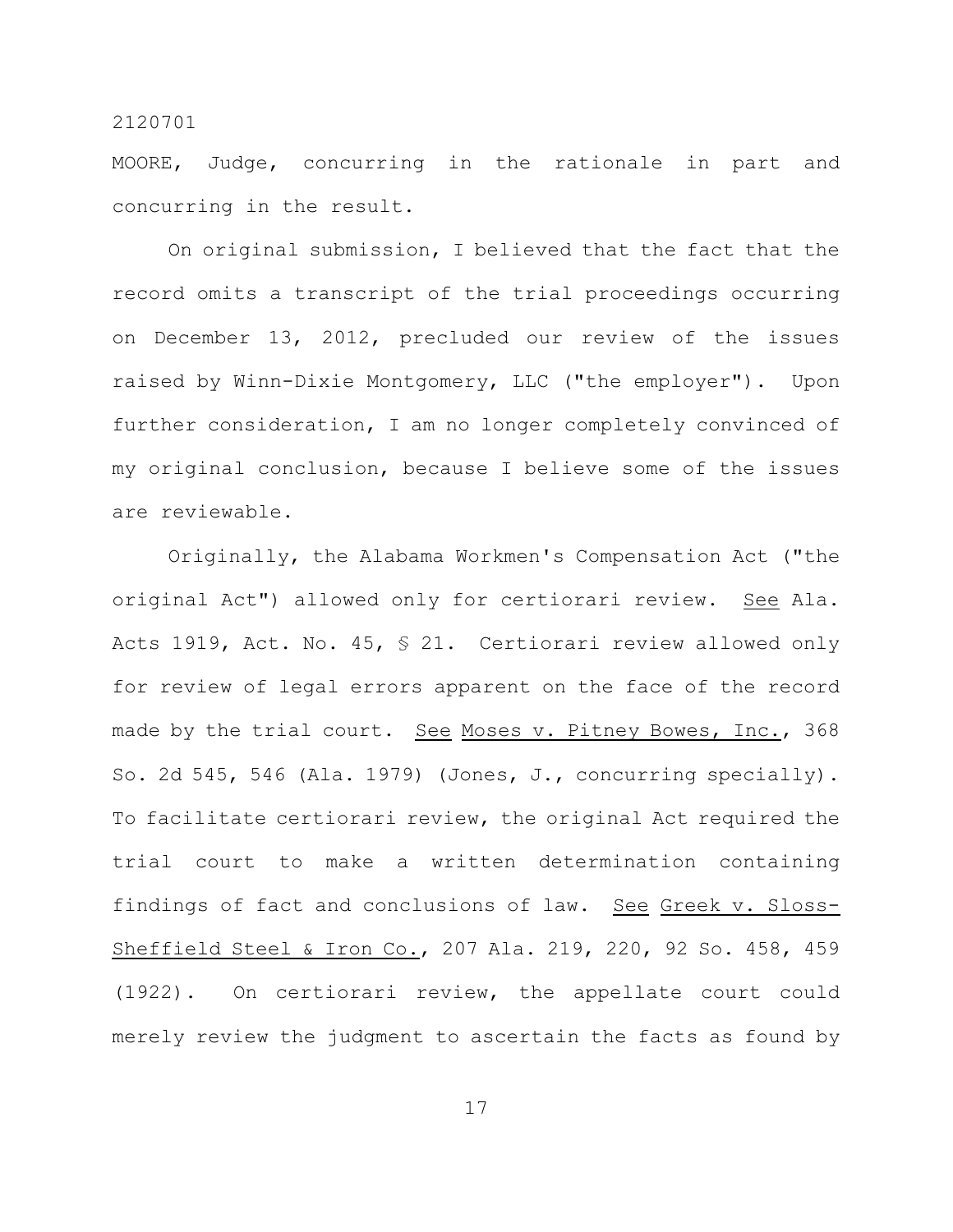the trial court and the manner in which the trial court applied the law to those facts. Id. An appellate court could accept transcripts of the evidence, but only for the purpose of deciding whether any evidence supported the findings of fact of the trial court, itself a question of law. 207 Ala. at 221, 92 So. at 460.

Today, the Alabama Workers' Compensation Act ("the Act"), Ala. Code 1975, § 25-5-1 et seq., provides a right of appeal of a final workers' compensation judgment. See Ala. Code 1975, § 25-5-81. Those appeals are governed by the Alabama Rules of Appellate Procedure. See Committee Comment to Amendment to Rule 3(d)(1), Ala. R. App. P., Effective September 1, 2000. Rule 10(b) of the Alabama Rules of Appellate Procedure gives the parties to a workers' compensation case the right to designate as part of the record on appeal a transcript of the evidence. However, the Act still requires circuit courts to enter written determinations containing findings of fact and conclusions of law. See Ala. Code 1975, § 25-5-88. Accordingly, appellate courts still rely on the judgment of the trial court as the primary record on appeal, using the transcript mainly to determine whether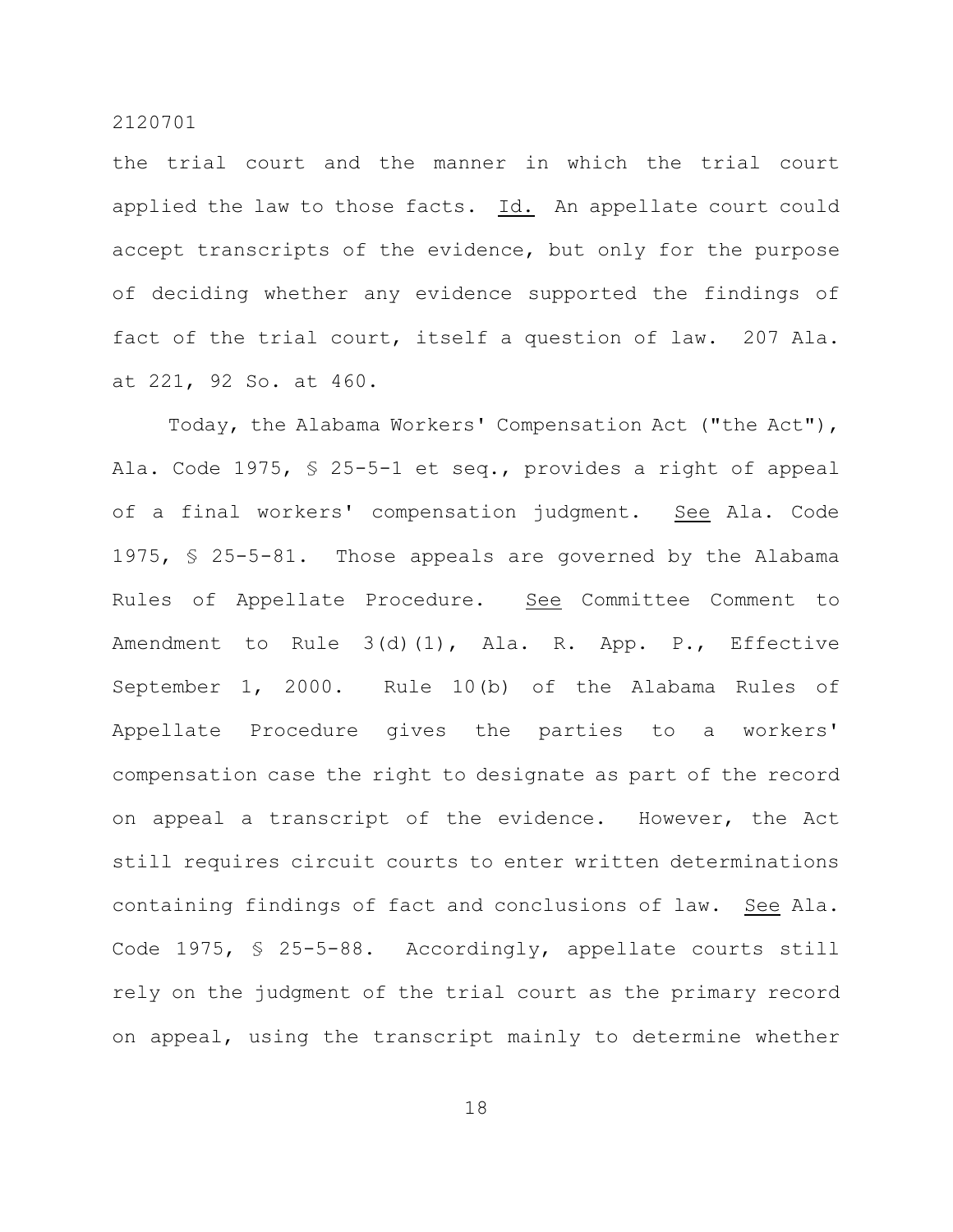substantial evidence supports the findings of fact in the judgment. See 2 Terry A. Moore, Alabama Workers' Compensation § 26:24 (1st ed. 1998).

Under current law, when a party fails to order the transcript, or to substitute a statement of the evidence under Rule 10(d), Ala. R. App. P., this court must presume that the evidence is sufficient to sustain the findings of fact made by the trial court. See Tinney & Assocs., Inc. v. Parham, 588 So. 2d 490, 491 (Ala. Civ. App. 1991). The only issue remaining would be, as under certiorari review, whether the trial court correctly applied the law to the facts as found. See Pow v. Southern Constr. Co., 235 Ala. 580, 583, 180 So. 288, 290 (1938).

In this case, the Jefferson Circuit Court ("the trial court") conducted a hearing to determine whether Richard Purser ("the employee") had sustained an injury to his left knee caused by an accident arising out of and in the course of his employment with the employer and whether the employer was liable for certain medical benefits and temporary-totaldisability benefits for that injury. See Ex parte Publix Super Markets, Inc., 963 So. 2d 654 (Ala. Civ. App. 2007).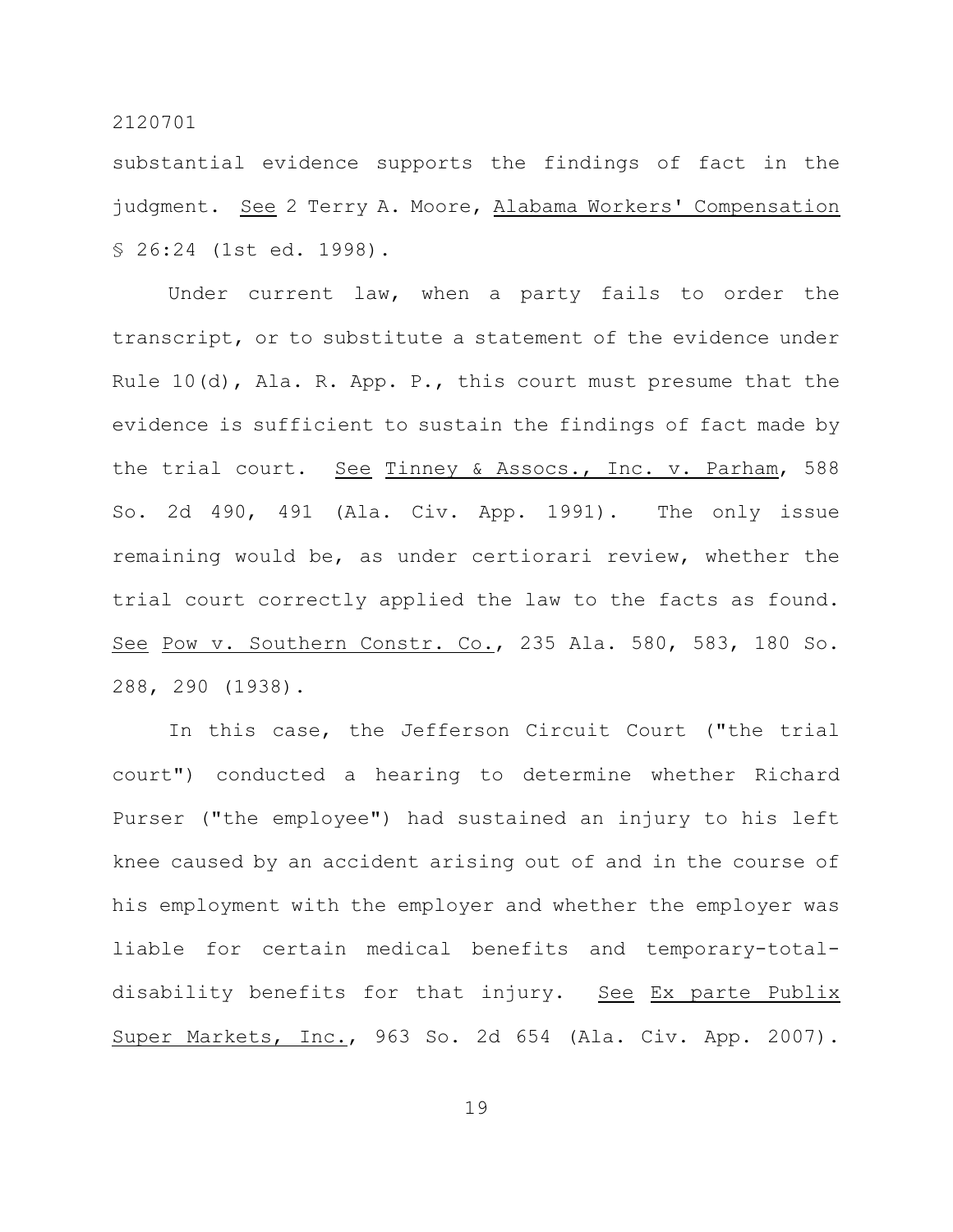Following that hearing, the trial court entered a judgment containing findings of fact and conclusions of law. The employer transmitted the clerk's record to this court, which contains the judgment; thus, this court has a limited record to review on appeal.

In its findings of facts, the trial court sets out that only one witness testified at the hearing -- the employee. Summarizing the testimony of the employee, the trial court states that the employee began working for the employer in 2007 or 2008 as a stocker, but was soon transferred to working as a "bagger," which job is described in an exhibit that is also part of the appellate record. The employee had no physical limitations in regard to his left leg and could fully perform the duties of his job. According to the judgment, the employee testified that, on April 6, 2012, he was at work when his manager requested that the employee assist a coworker with assembling a barbecue grill for display. The two employees sat down in an aisle assembling the grill. After finishing assembling the leg portion of the grill, and in the act of standing up, the employee heard his left leg or knee pop and felt sudden and immediate pain. Over the next several days,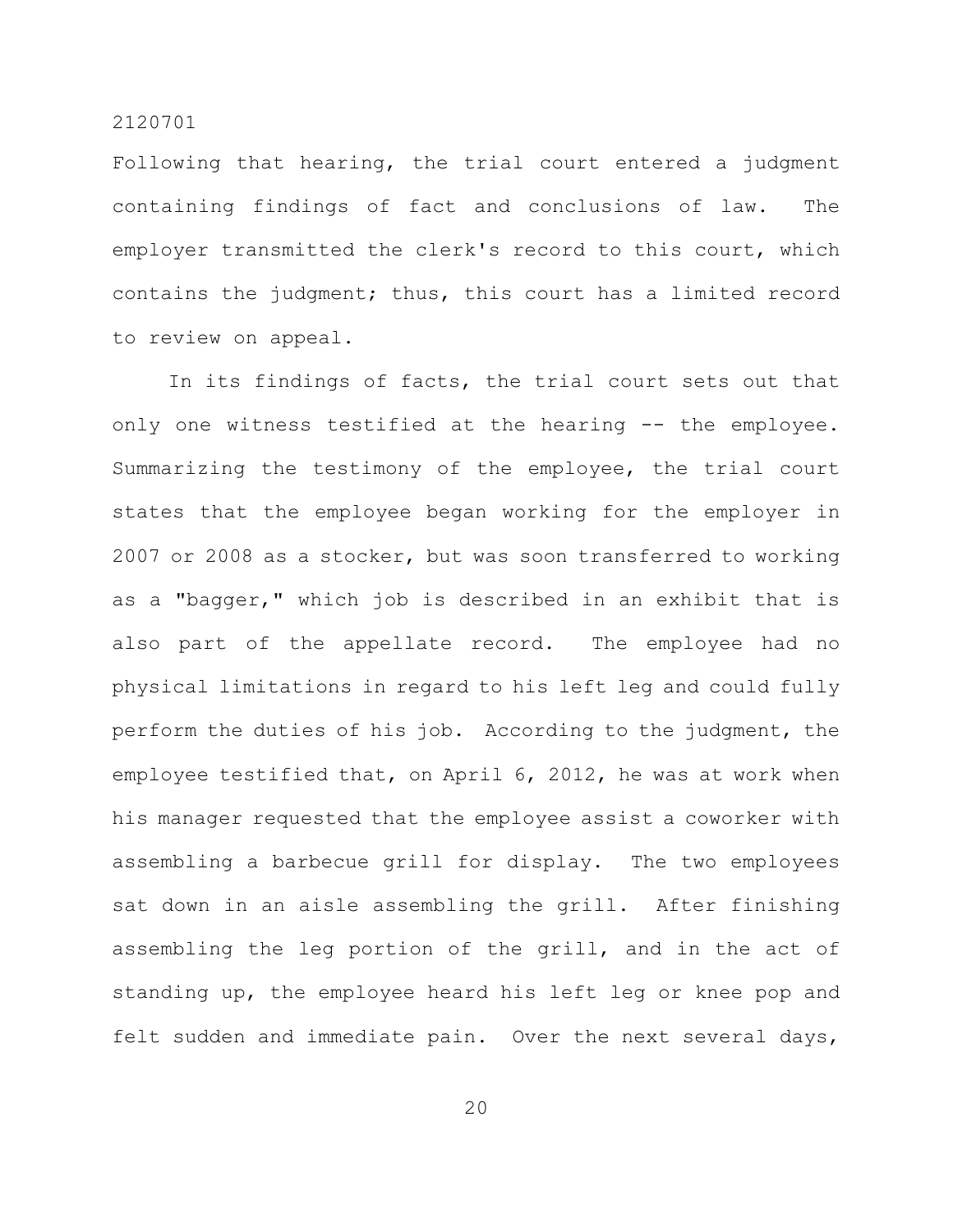his left-knee condition worsened, and, on April 10, 2012, he informed his manager that he needed to see a doctor. The manager agreed but told the employee to use his own health insurance because he did not believe that workers' compensation would cover the claim.

The trial court found that the employee visited Brookwood Hospital that day, reporting his symptoms and how they began. The employer reported the claim to its workers' compensation insurance carrier, who directed the employee to see a doctor at St. Vincent's Occupational Health, who, in turn, referred the employee to Dr. Keith Weaver, an orthopedic surgeon. Dr. Weaver ordered X-rays of the employee's knee and determined that his problem was not work related but, rather, caused by preexisting arthritis resulting from trauma from a motorvehicle accident. On April 30, 2012, Dr. Weaver advised the employee that he would need arthroscopic knee surgery to remove loose particles in the knee but that the surgery should not be covered by workers' compensation. According to the trial court, the employee had had a motor-vehicle accident in 1988, but he did not injure his knee in that accident; moreover, the trial court did not receive, and Dr. Weaver had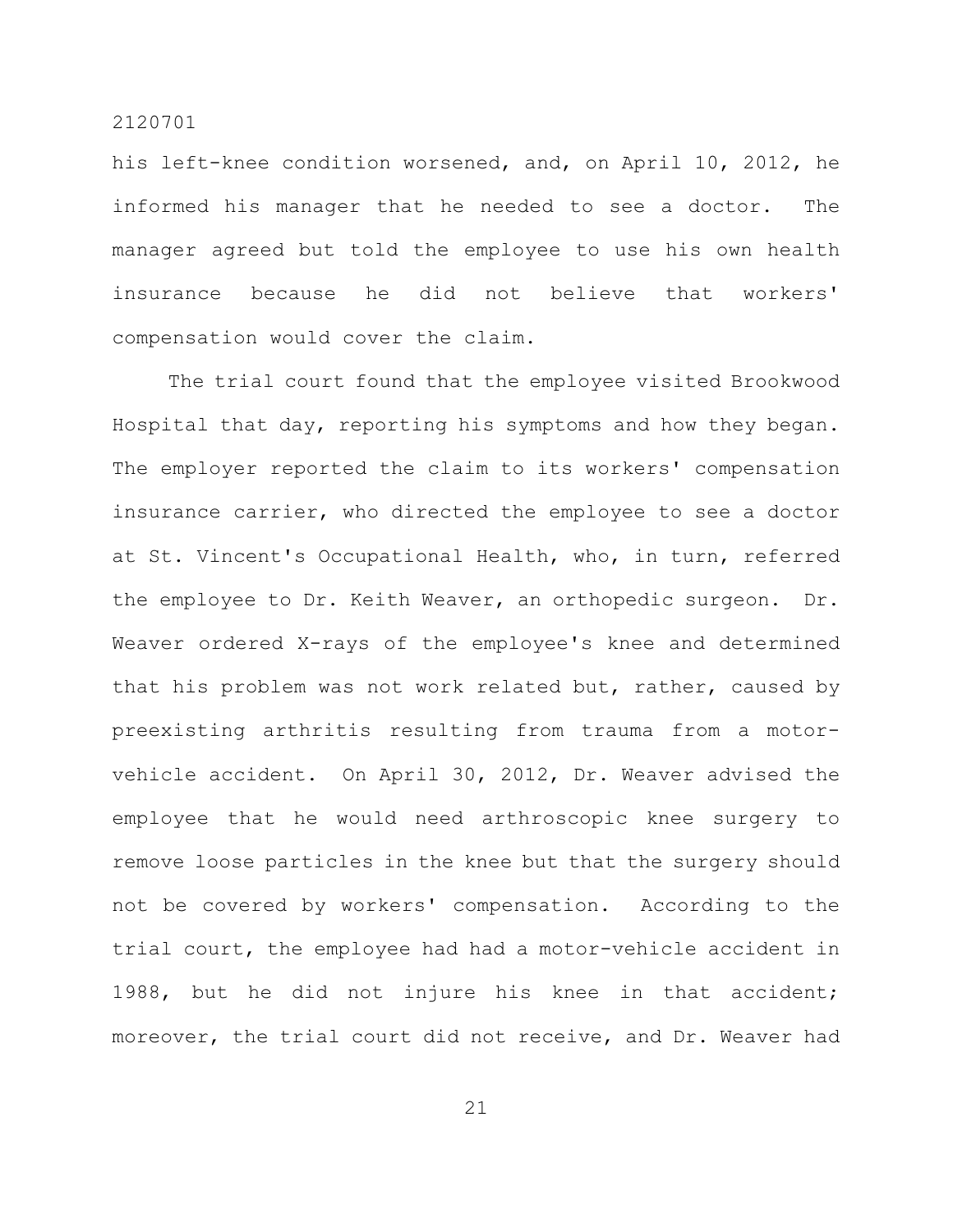not reviewed, any evidence of a previous injury to the employee's left knee to substantiate Dr. Weaver's conclusion. The employer's workers' compensation insurance carrier denied the employee's claim on April 30, 2012.

Following the denial of the claim, the employee sought the care of Dr. Perry Savage, who performed arthroscopic surgery on the employee's left knee on May 15, 2012. The employee was off work from April 30, 2012, to July 19, 2012, after which he returned to work on a reduced schedule. According to the judgment, the employee testified to continuing pain, disruption of sleep, and a tendency of his left knee to give out.

Presuming, as we must, that the missing transcript contains testimony fully supporting the foregoing findings of fact, this court must determine whether the trial court correctly applied the law to those facts. Pow, supra. This court reviews questions of law de novo, without a presumption of correctness. See Ala. Code 1975,  $$ 25-5-81$  (e) (1).

The preliminary question for our review is whether the employer proved legal causation. For an injury to be compensable, it must be caused by an accident arising out of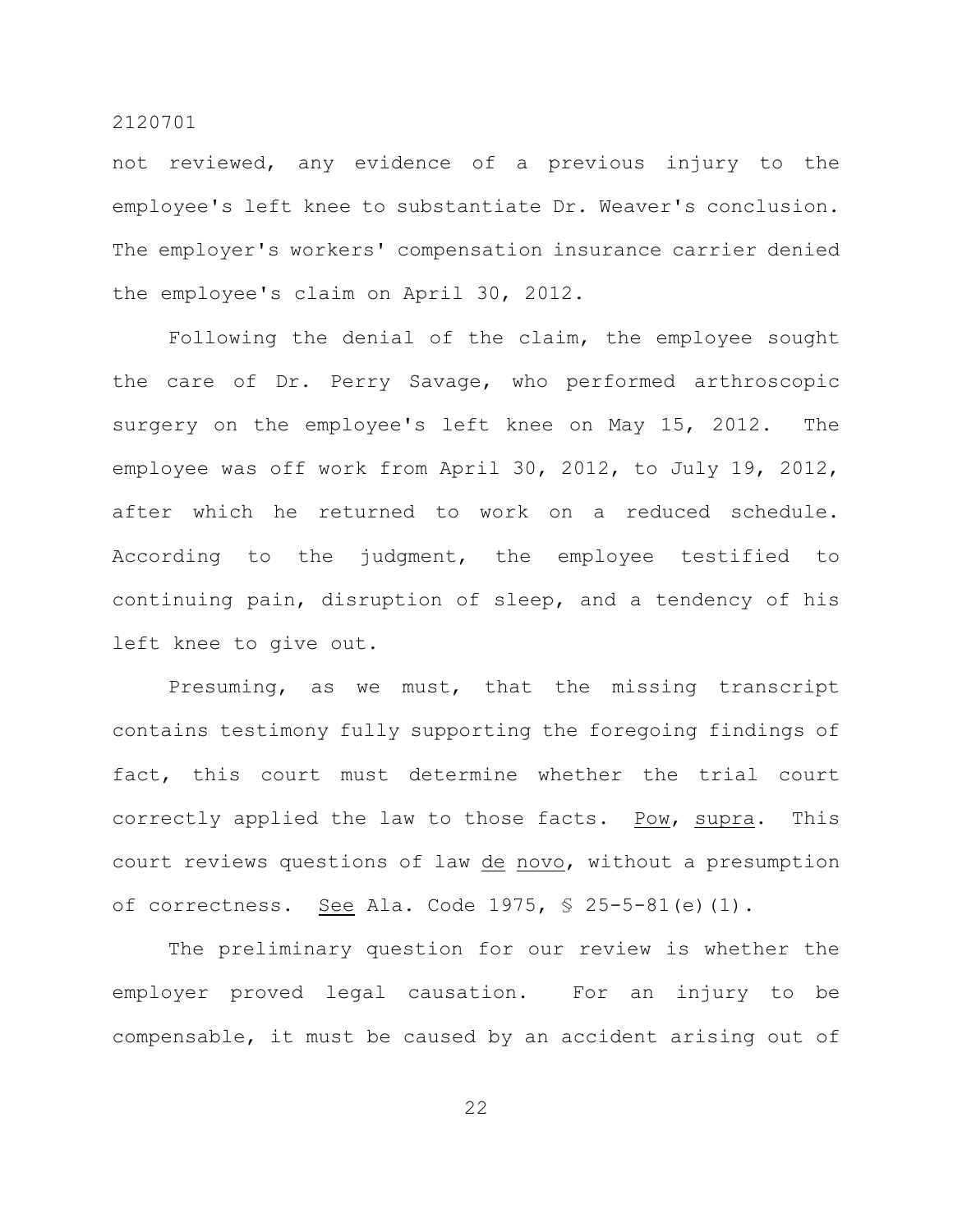and in the course of the employment. See Ala. Code 1975, § 25-5-51. The phrase "arising out of" refers to a causal connection between the injury and the employment. Ex parte Patton, 77 So. 3d 591, 593 (Ala. 2011). It is not enough that an accidental injury occur in the course of the employment; rather, the employment must be the source and cause of the accident. Slimfold Mfg. Co. v. Martin, 417 So. 2d 199, 202 (Ala. Civ. App.), writ quashed, 417 So. 2d 203 (Ala. 1981). To prove legal causation, the employee must prove more than that the injury would not have happened "but for" the employment. Ex parte Patton, 77 So. 3d at 595. In other words, the mere fact that the employment placed the employee at the time and place where the injury occurred does not mean that the employment legally caused the accident. See id. "'The rational mind must be able to trace the resultant personal injury to a proximate cause set in motion by the employment, and not by some other agency.'" Garrett v. Gadsden Cooperage Co., 209 Ala. 223, 225, 96 So. 188, 190 (1923) (quoting In re Madden, 222 Mass. 487, 495, 111 N.E. 379, 383 (1916)). An employee must prove that the performance of the employment duties exposed him or her to a danger or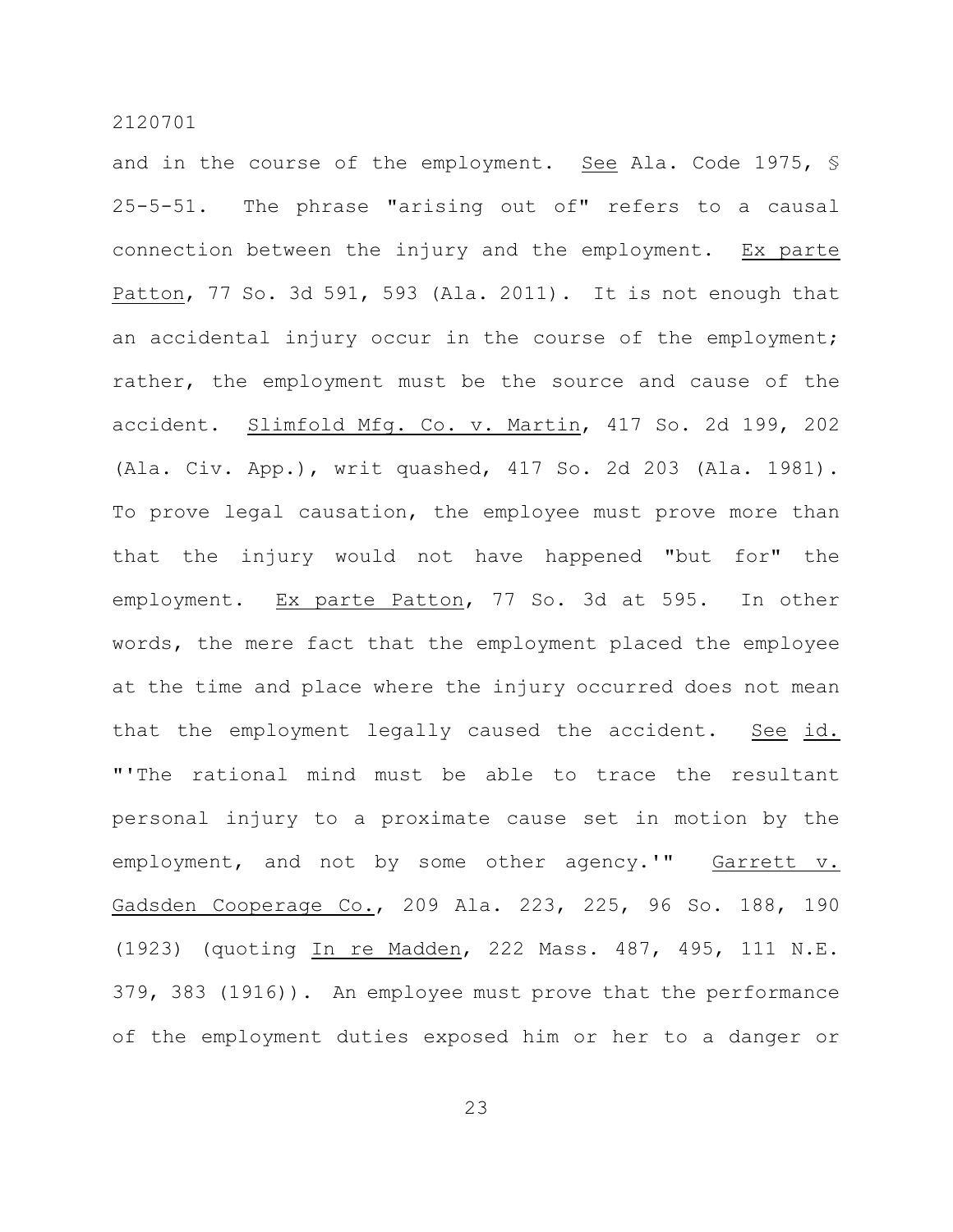risk of injury materially in excess of that to which people are normally exposed in merely living. Ex parte Trinity Indus., Inc., 680 So. 2d 262, 267 (Ala. 1996).

In this case, the trial court found that the employee injured his knee when, while rising from the floor where his job duties required him to be, the employee's knee "popped." Thus, the duties of the job, and not some other factor, "set in motion" the proximate cause of the injury. The employer notes that, in the act of standing up, the employee was not lifting, pushing, or pulling anything and, further, that he did not slip, fall, or strike anything and nothing struck him. The employer maintains that, in their everyday lives, people commonly stand up from a seated position, so, it asserts, the employment did not increase the employee's risk of injury. However, the trial court found that the employee was not merely standing up from a chair or a seated position, but was rising up from the floor, which places extra stress on the knees. Even so, an employee "does not have to show any 'unusual strain or overexertion' in order to [establish legal causation]." Ex parte Trinity Indus., 680 So. 2d at 267 (quoting Southern Cotton Oil Co. v. Wynn, 266 Ala. 327, 333,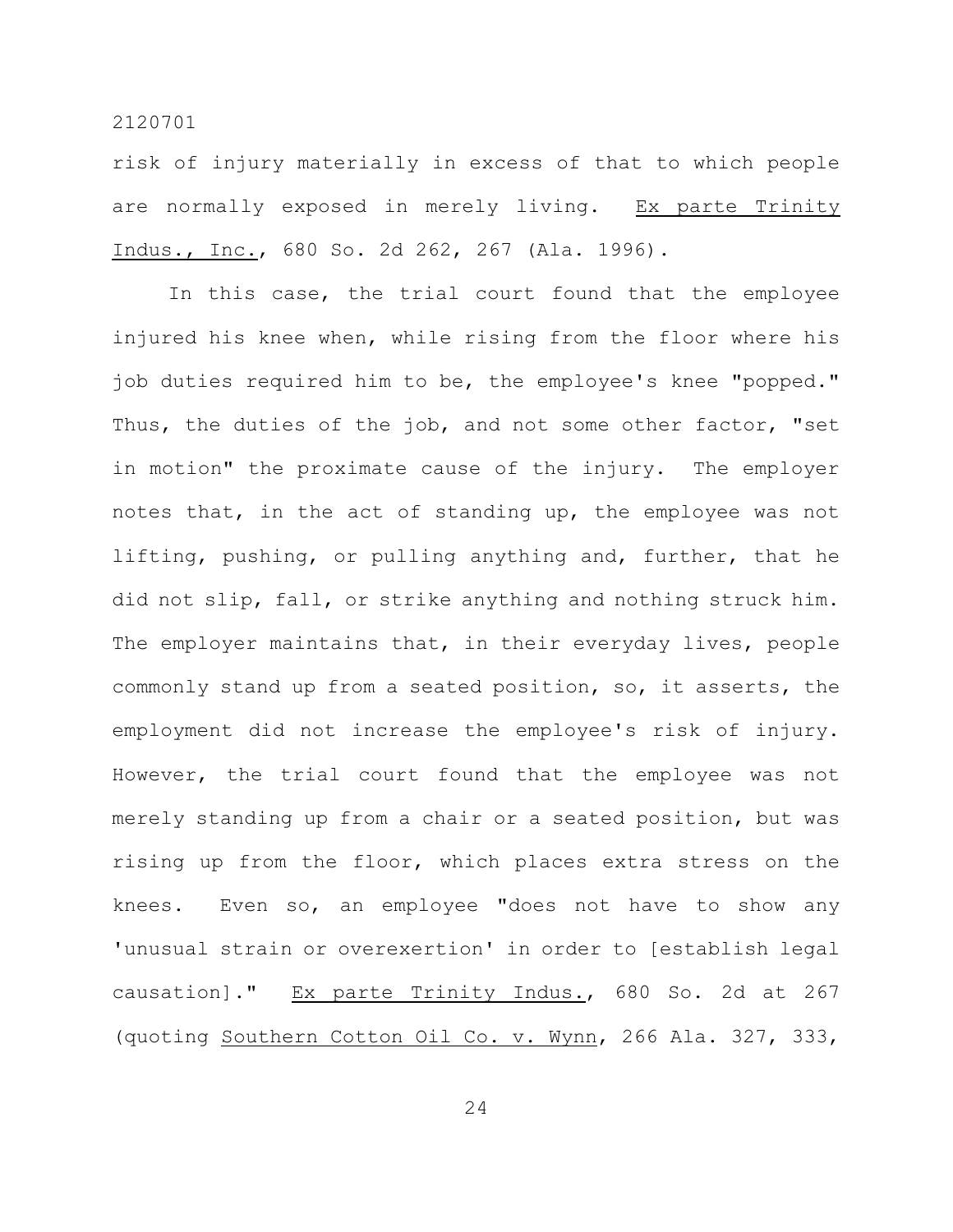96 So. 2d 159, 163-64 (1957)). An injury can be compensable even if the employment conditions do not exert some external force on the employee. Id. In numerous cases, our supreme court has decided that an employee is entitled to compensation when he or she receives an injury while performing routine physical tasks in the course of the employment on the theory that the exertion that causes an injury constitutes an accident arising out of the employment. See, e.g., Massey v. U.S. Steel Corp., 264 Ala. 227, 86 So. 2d 375 (1955); Davis Lumber Co. v. Self, 263 Ala. 276, 82 So. 2d 291 (1955); Dorsey Trailers, Inc. v. Weaver, 263 Ala. 229, 82 So. 2d 261 (1955); and Alabama Textile Prods. Corp. v. Grantham, 263 Ala. 179, 184, 82 So. 2d 204, 208 (1955) ("There was no finding by the trial court that the injury was caused by a blow, slip, fall or that it resulted from any unusual strain or exertion. But such findings are not necessary to support the conclusion that an injury of the kind which this plaintiff sustained was caused 'by an accident' within the meaning of our workmen's compensation law."). Based on those cases, this court has held that, when an employee aggravates a preexisting arthritic condition through physical exertion required by the job, the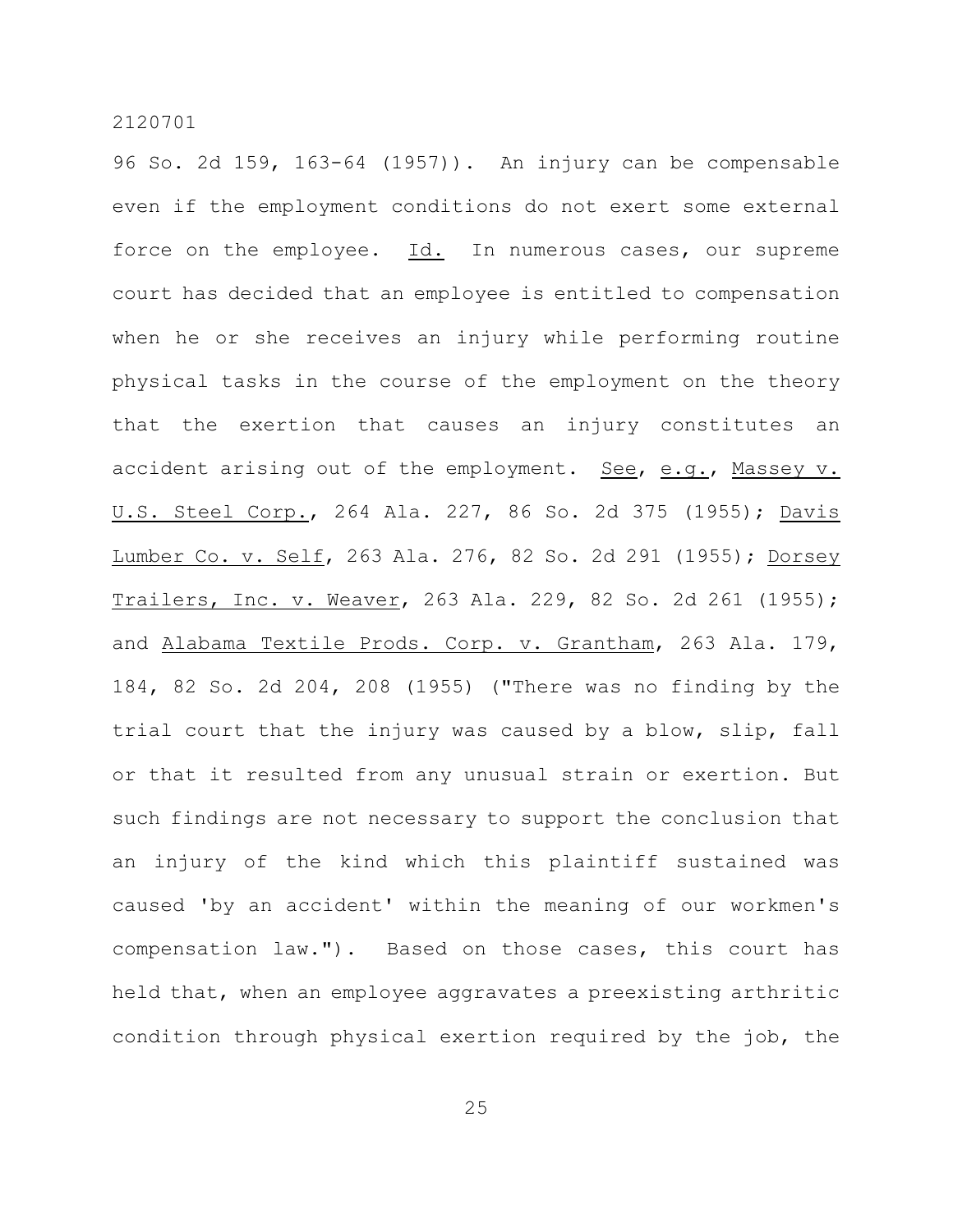injury is compensable as an accident arising out of the employment even though the injury results from completely internal forces acting on the body of the employee. See, e.g., Hellums v. Hager, 360 So. 2d 721 (Ala. Civ. App. 1978); and Martin Indus., Inc. v. Dement, 435 So. 2d 85 (Ala. Civ. App. 1983). Hence, if the stress from rising from the floor caused the employee to aggravate a preexisting arthritic condition in his left knee, that aggravation would be compensable as the result of an accident arising out of the employment.

On that point, the employer argues that the employee failed to prove medical causation because, it says, the only evidence supporting the theory that the employee aggravated his left-knee condition consists solely of the testimony of the employee, which, it asserts, is not alone sufficient to prove medical causation under Ex parte Southern Energy Homes, Inc., 873 So. 2d 1116 (Ala. 2003). Assuming that that case remains good law, see SouthernCare, Inc. v. Cowart, [Ms. 2120387, Dec. 20, 2013] So. 3d , (Ala. Civ. App. 2013) (Moore, J., concurring in part and concurring in the result in part), Ex parte Southern Energy Homes does not stand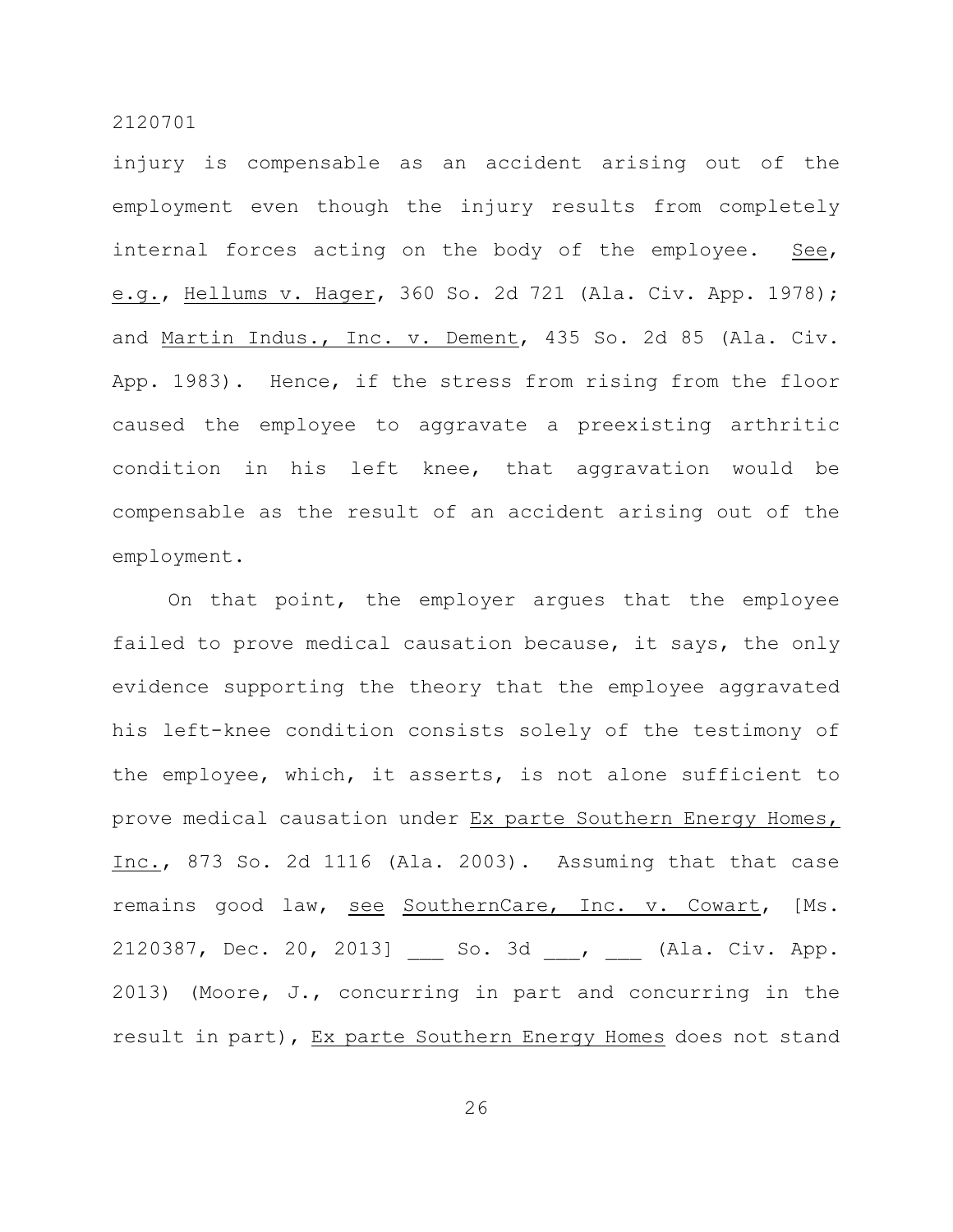for the broad proposition that an employee's subjective testimony will never be sufficient to prove medical causation. Rather, our supreme court seemed to hold in that case that an employee's testimony alone will not be sufficient if all the other evidence in the case casts serious doubt upon the employee's version of events and the employee's testimony is not corroborated by the circumstances following an alleged accident. See Bruno v. Harbert Int'l, Inc., 593 So. 2d 357, 360–61 (La. 1992) (collecting Louisiana cases applying similar rationale).

In this case, unlike in Ex parte Southern Energy Homes, according to the findings of the trial court, the employee immediately notified the employer of his accident and consistently reported to his treating physicians from the outset that the accident had caused an injury to his left knee. Moreover, the circumstances showed that, before his injury, the employee was able to work normally without any symptoms or limitations associated with arthritis in his left knee but that, immediately following the accident, he experienced pain and other symptoms in his left knee that have persisted in some degree ever since. See Waters Bros.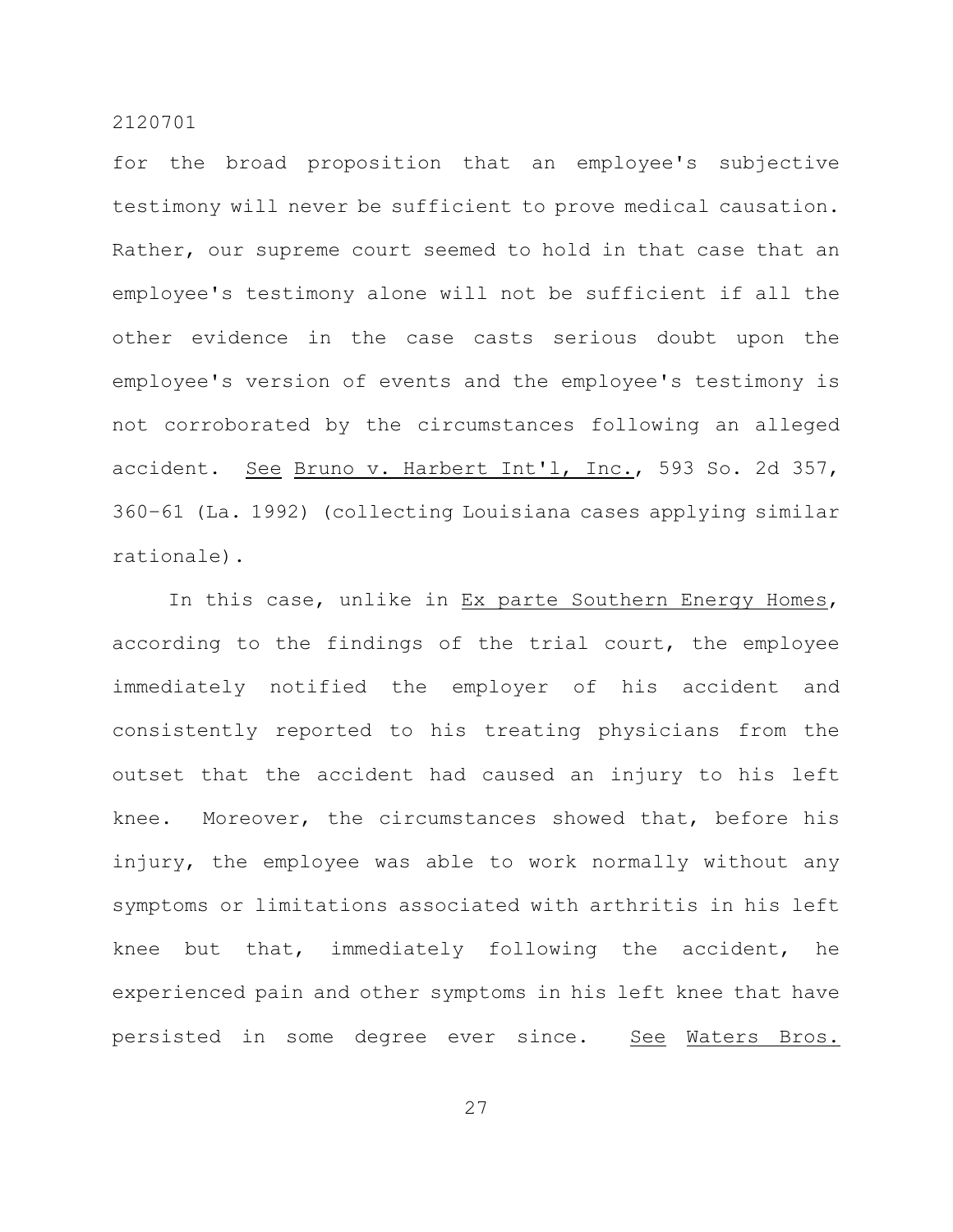Contractors, Inc. v. Wimberley, 20 So. 3d 125, 134 (Ala. Civ. App. 2009) (holding that trial court can infer medical causation from such evidence). Based on the lay and circumstantial evidence, the trial court could have reasonably determined that the employment accident caused the employee to aggravate his preexisting arthritic condition in his knee. The fact that the employee did not present an expert medical opinion to bolster his case does not mean that the employee failed to rebut the opinion of Dr. Weaver that the knee injury resulted purely from preexisting arthritis without any employment contribution. See Ex parte Price, 555 So. 2d 1060 (Ala. 1989); Hokes Bluff Welding & Fabrication v. Cox, 33 So. 3d 592, 595 (Ala. Civ. App. 2008) ("[A] trial court may make a finding of medical causation without the benefit of any direct expert medical testimony, so long as the other evidence is sufficient to sustain its finding."); Wimberley, 20 So. 3d at 133 ("Although Dr. Meyer was the only expert witness to testify regarding medical causation, the trial court was not bound to accept his testimony."); General Elec. Co. v. Allred, 599 So. 2d 45 (Ala. Civ. App. 1992) (trial court awarded benefits although expert testimony stated that nonoccupational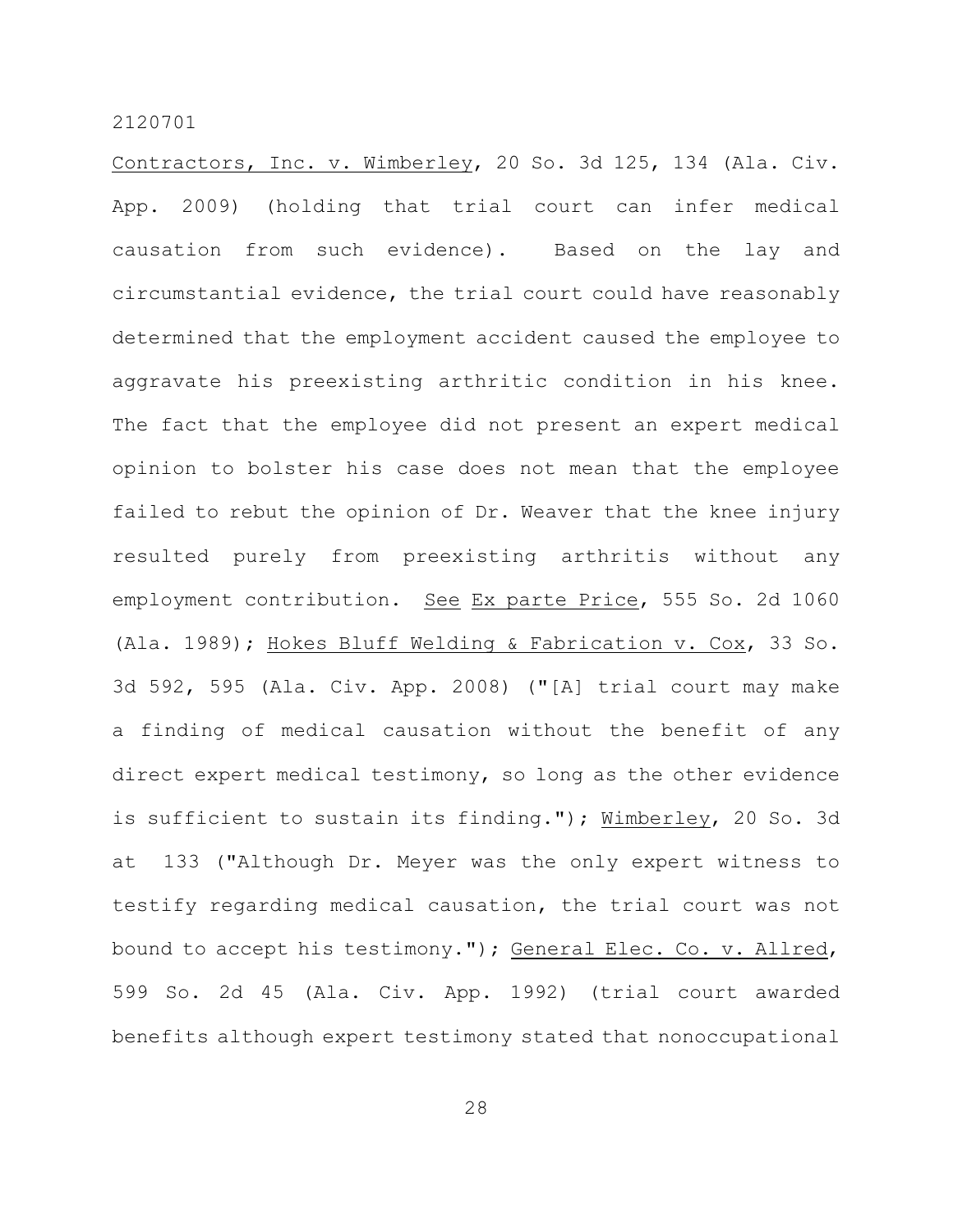factors more than likely caused injury); Daniels Constr. Co. v. Phillips, 241 Ala. 537, 3 So. 2d 304 (1941) (hearing loss was attributed to work-related accident although family doctor denied causal connection); 1 Terry A. Moore, Alabama Workers' Compensation § 7:13 (2d ed. 2013) ("As long as sufficient evidence exists to support the trial court's conclusion, the appellate courts will uphold a finding contrary to a medical opinion. Accordingly, in appropriate cases, expert opinion may be overcome by lay and circumstantial evidence or the trial court's observations and assessment of the claimant's credibility." (footnotes citing multiple cases omitted)).

The employer next argues that the trial court erred in awarding the employee medical benefits. The employer first maintains that the medical records, including those relating to the medical charges, were not admissible because, it says, they amount to hearsay and were not properly authenticated in accordance with Ala. Code 1975,  $\frac{1}{2}$  25-5-81(f)(4). Before the trial date, the employer filed two motions in limine raising the foregoing objections; however, the record contains no order indicating that the trial court took any pretrial action on those motions. Therefore, in order to preserve its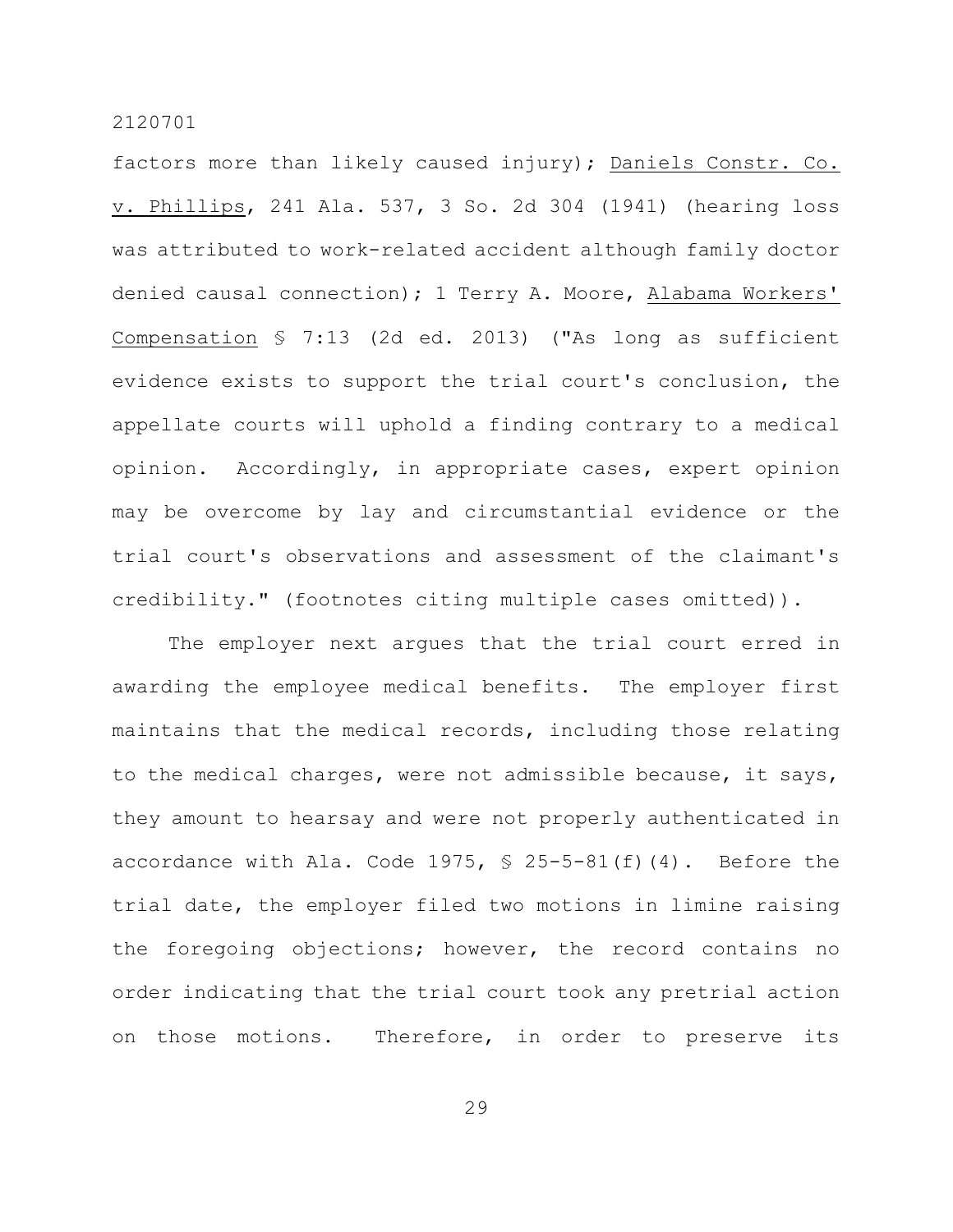objections, the employer had to renew the motions during the trial. See Owens–Corning Fiberglass Corp. v. James, 646 So. 2d 669, 673 (Ala. 1994) (explaining the necessity of renewing during trial a motion in limine that has either not been ruled on or has been denied, unless the trial court has expressly stated that no renewal of the motion in limine is required). Because we have no transcript of the trial, we do not have any record that the employer renewed its objections or that the trial court made an adverse ruling against the employer from which an appeal would lie. See Williams v. Seamon, 532 So. 2d 1028, 1029 (Ala. Civ. App. 1988) ("In the absence of an adverse ruling by the trial court, evidentiary issues will not be considered upon appeal.").

The employer secondly argues that the employee did not prove that the medical treatment for which he sought payment was reasonably necessary for his work-related left-knee injury. See Ala. Code 1975,  $\frac{1}{2}$  25-5-77(a) ("[T]he employer ... shall pay an amount ... of reasonably necessary medical and surgical treatment and attention ... as the result of an accident arising out of and in the course of the employment, as may be obtained by the injured employee ...."). The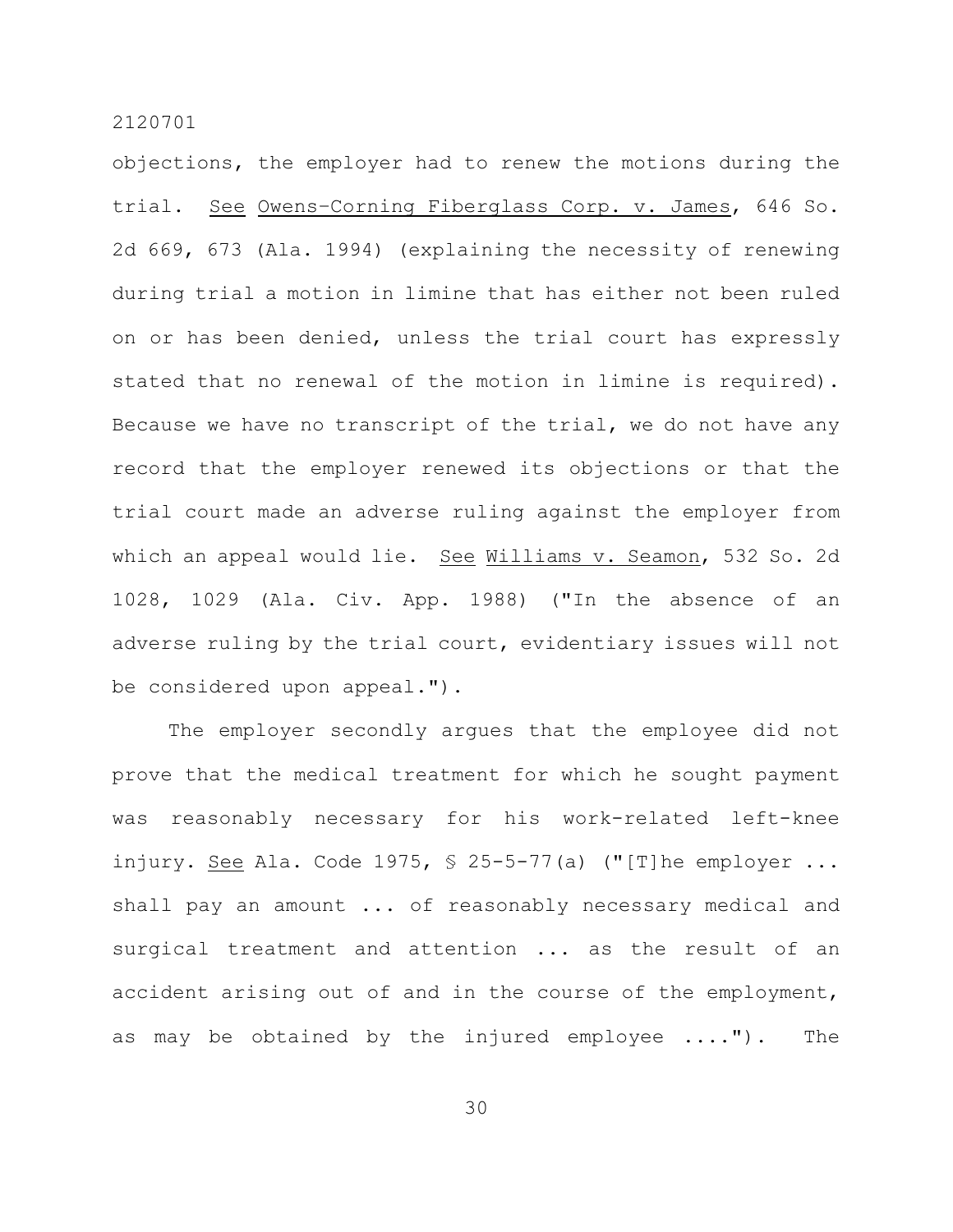employee introduced medical bills from Brookwood Medical Center, Dr. Perry Savage, St. Vincent's East Hospital, and Anesthesia Group East, P.C. The Brookwood bill indicates a date of service of April 10, 2012. The medical records show that, on that date, the employee received treatment for his left-knee injury. Dr. Savage's bills arise from his treatment of the employee's left-knee injury from May 8, 2012, through September 19, 2012, during which period he performed arthroscopic surgery. The surgery took place on May 15, 2012, at St. Vincent's East Hospital, and an anesthesiologist from Anesthesia Group East, P.C., attended that surgery. The bills from those providers reflect charges arising from the surgery. In its findings of fact, the trial court specifically found that the arthroscopic surgery the employee underwent was reasonably necessary for the work-related injury. Because reasonable necessity and relatedness may be proven by circumstantial evidence, see 2 Terry A. Moore, Alabama Workers' Compensation § 17:5 (2d ed. 2013), I believe that the medical records themselves sufficiently prove that the bills arose from reasonably necessary medical treatment, especially considering, as the trial court did, that Dr. Weaver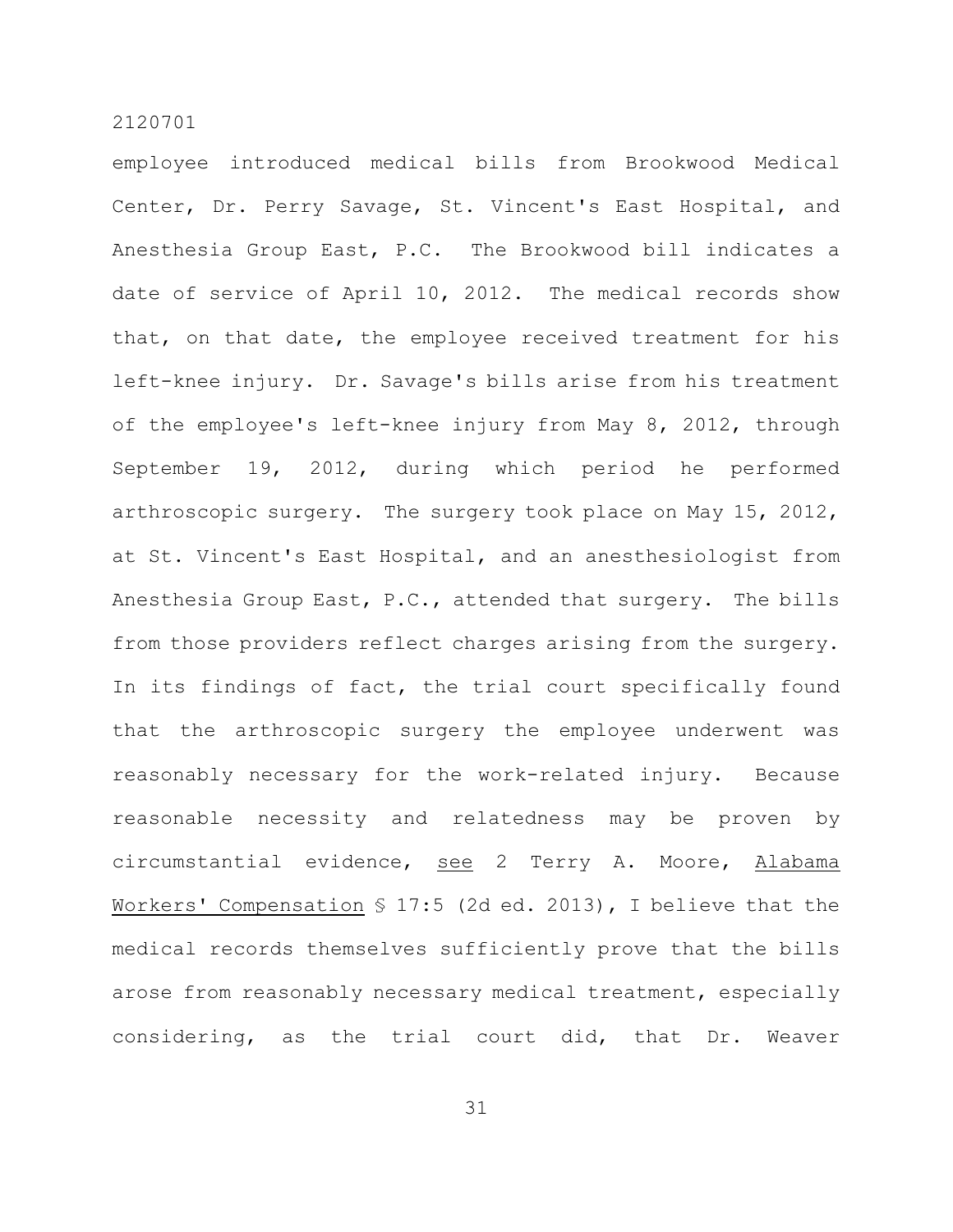recommended arthroscopic surgery to repair the employee's left-knee condition. However, even if the records do not amount to substantial evidence, due to the absence of the trial transcript this court must presume that the trial court received sufficient testimony from the employee to support its findings. See Parham, supra.

The employer thirdly maintains that, because it did not authorize the treatment provided, it bears no liability for the charges. Generally speaking, an employer must preauthorize nonemergency medical treatment in order for that treatment to be covered at the employer's expense. See United States v. Bear Bros., Inc., 355 So. 2d 1133, 1137 (Ala. Civ. App. 1978). However, when an employer refuses to provide care or when a request for care would be futile, the employee may obtain medical treatment for the work-related injury at the expense of the employer without its authorization. See, e.g., Lipscomb v. City of Gadsden, 794 So. 2d 395, 397 (Ala. Civ. App. 2000). The trial court found that the employee originally had visited the employer's authorized treating providers but that the employer's workers' compensation insurance carrier denied the employee's claim on April 30,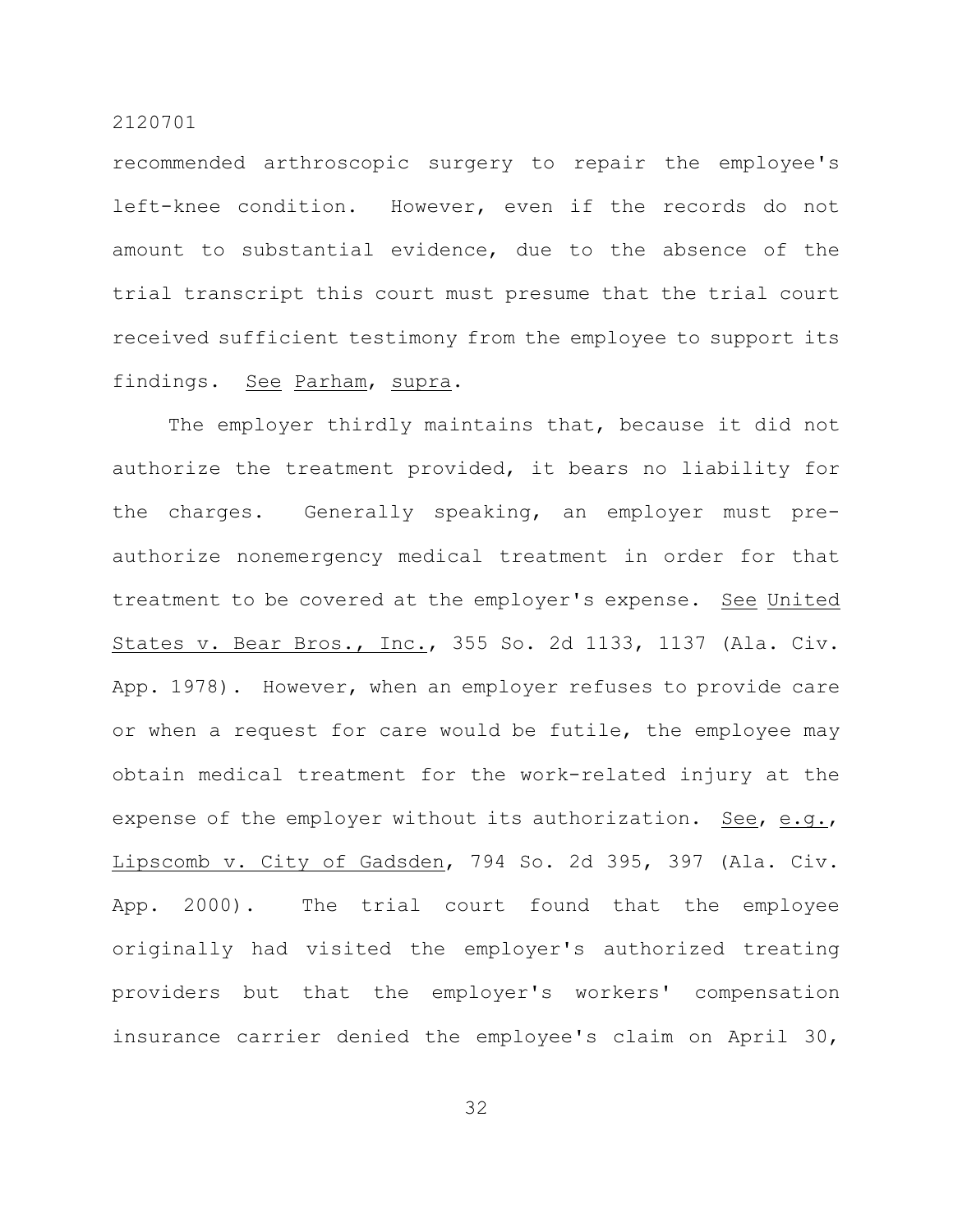2012, based on Dr. Weaver's opinion that the employee's knee problem was not work related. It is clear that the employer would no longer provide authorized treatment after that date, and it would have been futile for the employee to request it. Hence, as the trial court concluded, the lack of authorization did not relieve the employer of liability for the charges. The employer maintains that the employee had to first seek a panel of four physicians before seeking his own treatment; however, besides generally citing Ala. Code 1975, § 25-5-77, the employer has not cited any legal authority to support that position, and, thus, we may not consider that argument. See Rule 28(a)(10), Ala. R. App. P.; Maxim Healthcare Servs., Inc. v. Freeman, 93 So. 3d 974, 982 (Ala. Civ. App. 2012).

As its last point on this issue, the employer argues that the employee failed to prove that the amount of the bills fell within the limitations established in the Act. The employer contends that the employee had the burden of proving that the charges were reasonable in amount and that they did not "exceed the prevailing rate or maximum schedule of fees." § 25-5-77(a). The first part of the argument fails because the 1992 amendments to the Act eliminated the reasonableness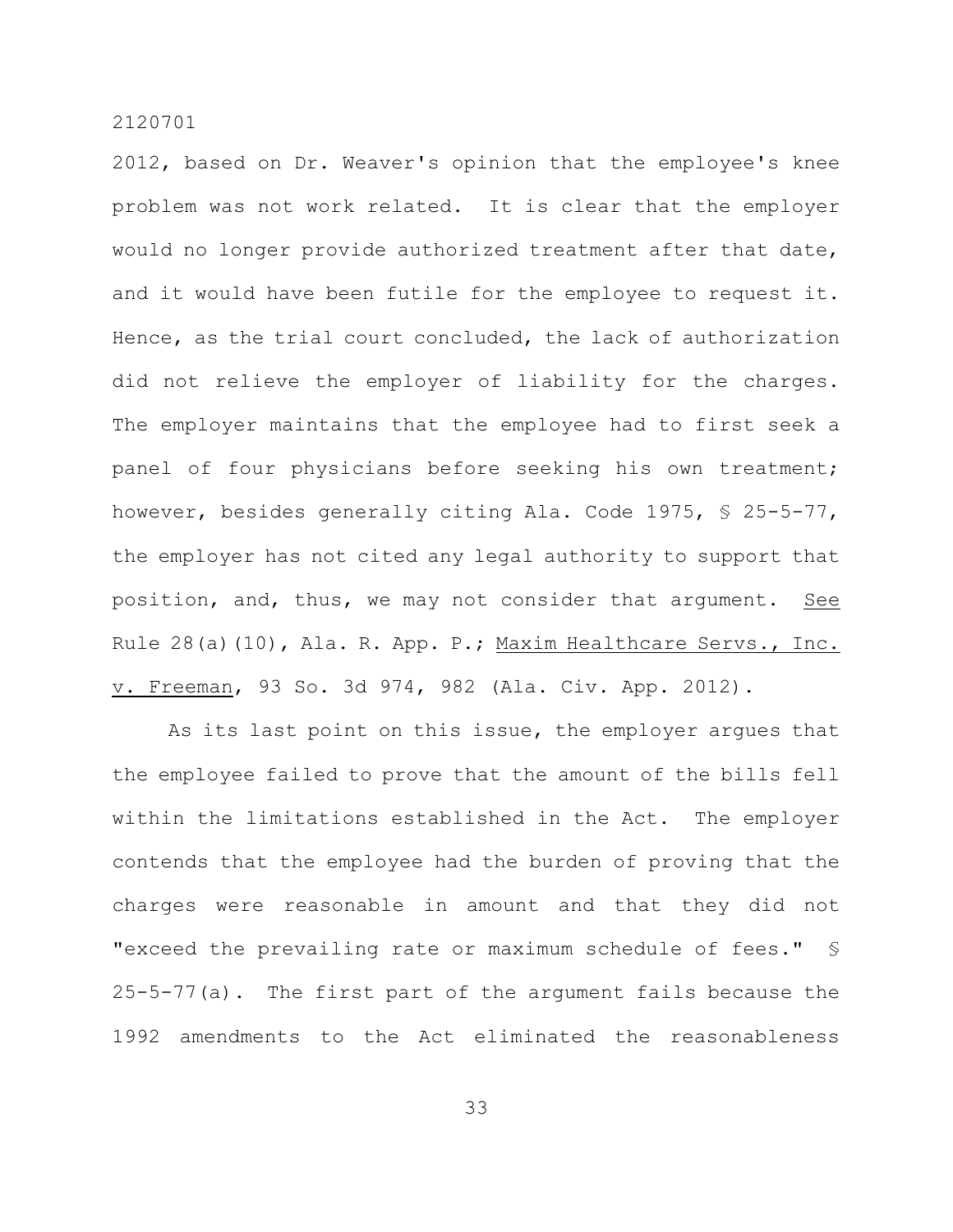standard. See G.A. West & Co. v. Johnston, 92 So. 3d 74, 89 (Ala. Civ. App. 2012). As for the second part of the argument, the employer cites no legal authority for the proposition that the employee had to prove that the charges fell within the limitations established in the Act, as amended. It appears, however, that the matter is one of first impression. The Act does not specify who has the burden of proof on the issue of the excessiveness of medical charges; however, the Act does give employers the right to screen bills issued by authorized treating physicians to assure compliance with the limitations set out in the Act. See Ala. Code 1975, § 25-5-293(g). Given further that employers, through their workers' compensation insurers and administrators, have greater access to the fee schedules and prevailing-rate information, see Steward Mach. Co. v. Board of Trs. of Univ. of Alabama, 36 So. 3d 67, 70 (Ala. Civ. App. 2009), it would be fair to place the burden of proving excessive charges on employers. See Ceres Marine Terminals v. Armstrong, 59 Va. App. 694, 722 S.E.2d 301 (2012); Washington Twp. Fire Dep't v. Beltway Surgery Ctr., 911 N.E.2d 590, 596-97 (Ind. Ct. App. 2009) (accord). Most pointedly, because the limitations are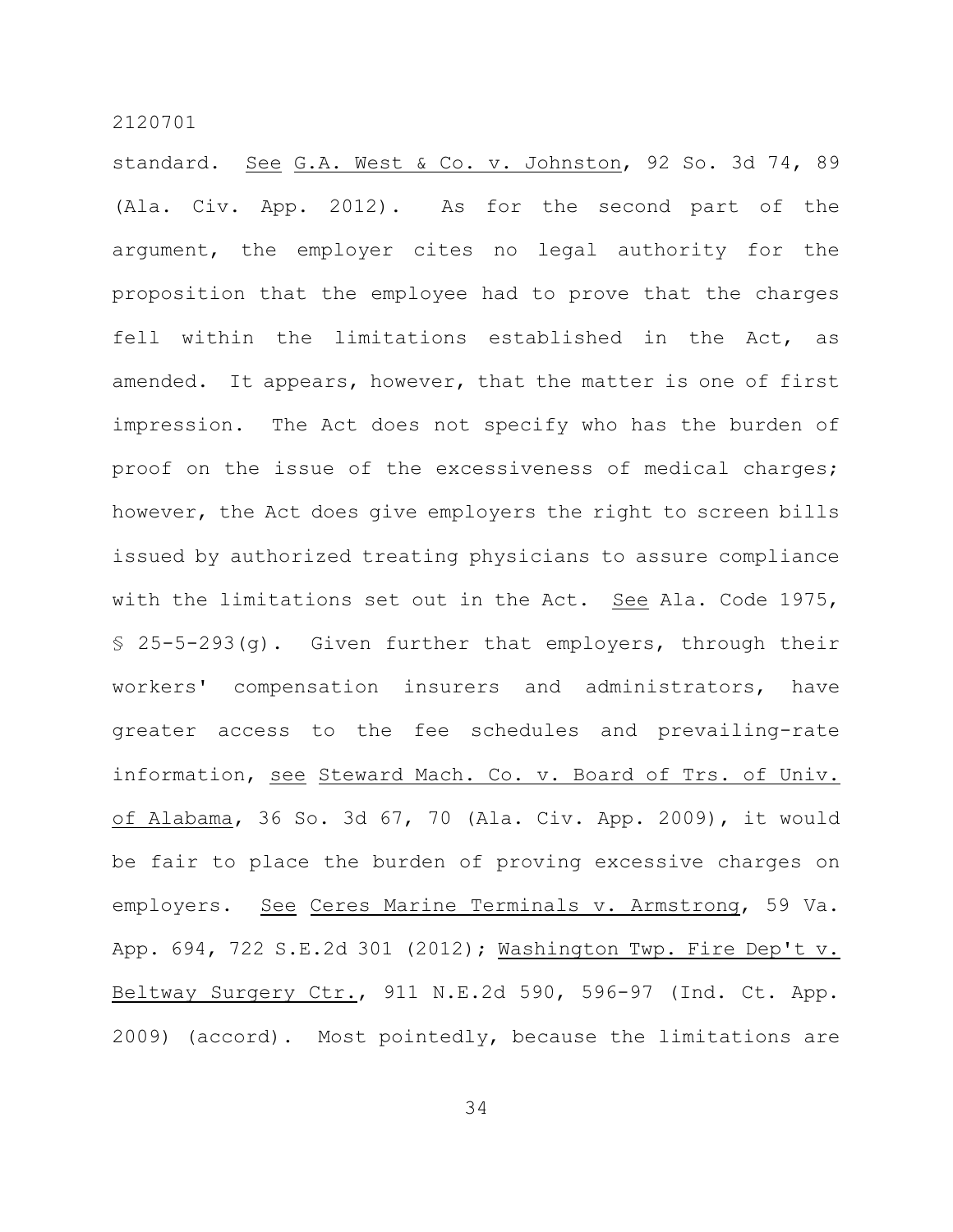intended to, and do, benefit the employer, it would be consistent with general Alabama law to place the burden of proving their applicability on the employer as a matter of avoidance of or reduction in liability. See Fike v. Stratton, 174 Ala. 541, 557, 56 So. 929, 935 (1911) (where contractual provision benefited contractor, burden of proving that provision applied was placed on contractor). Thus, in my opinion, if the employer contended that the charges exceeded the maximum amounts recoverable under the Act, it bore the burden of proving that defense.<sup>7</sup> The employer has failed to prove that the trial court committed reversible error on this point.

Finally, the employer asserts that the trial court erred in its award of temporary-total-disability benefits to the employee. The record discloses that, on October 23, 2012, the employee filed a "motion for compensability hearing" in which

 $1$ In the judgment, the trial court ordered the employer to pay the charges to the medical providers, but it reserved to the employer the right to contest the rates. Thus, the judgment actually benefits the employer by allowing it an opportunity to reduce the charges, if allowable, before payment, even though the employer did not prove the excessiveness of the charges at trial. Because that provision does not harm the substantial rights of the employer, its inclusion is harmless error. See Rule 45, Ala. R. App. P.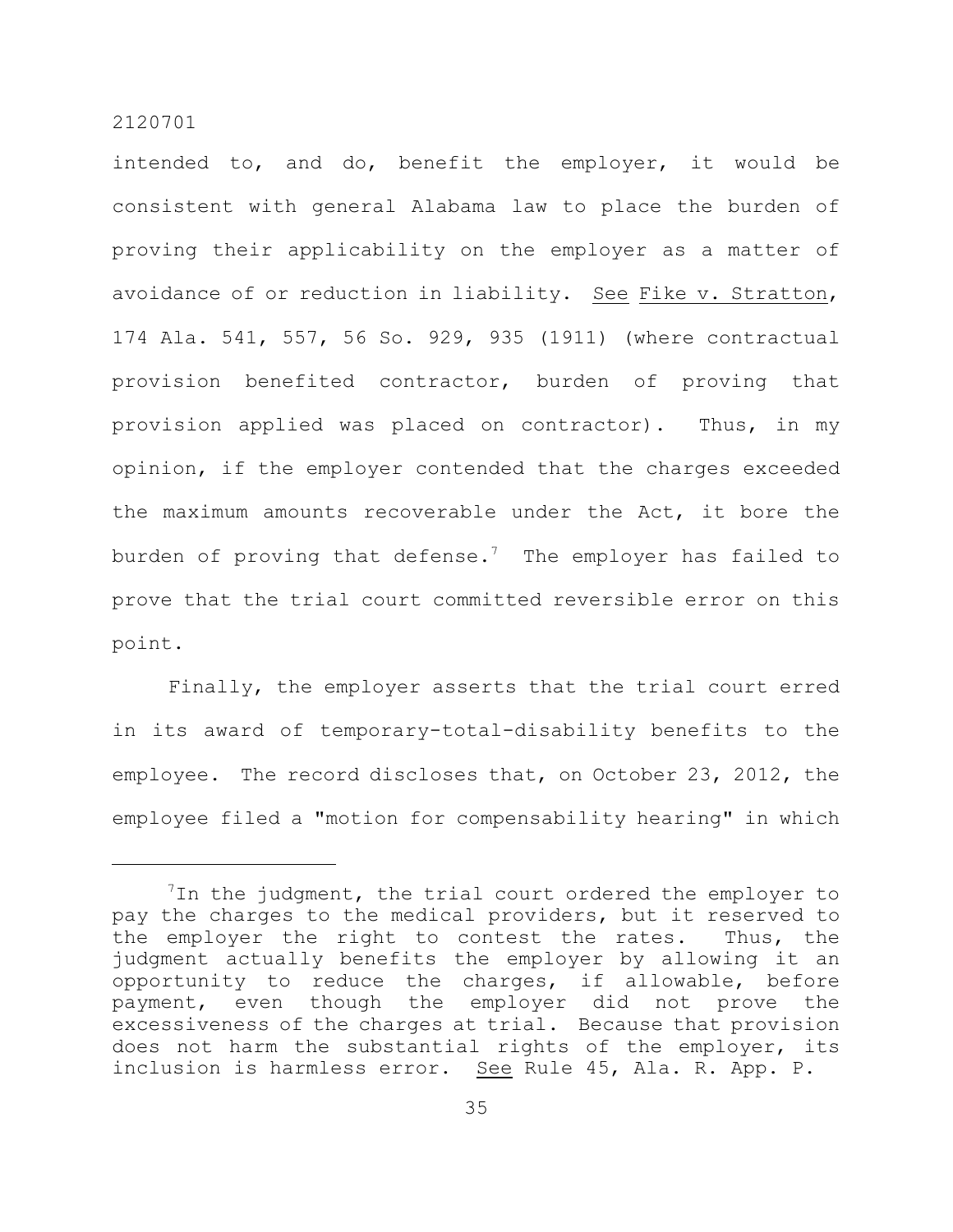the employee, among other things, informed the trial court that he had not received any temporary-total-disability benefits for his recovery period after his May 15, 2012, surgery. The employee requested that the trial court conduct a hearing to decide the compensability of his injury "and order such relief as [the employee] may be entitled under the Act." The trial court granted that motion on November 1, 2012. In its final judgment, the trial court awarded the employee temporary-total-disability benefits "at the appropriate compensation rate subject to the maximum and minimums of § 25-5-68, [Ala. Code 1975,] for time he was off work under the care of treating physician Dr. Savage during recovery process." Those findings imply that the trial court determined that the employee was temporarily totally disabled while healing from his surgery, which finding presumably was supported by the employee's testimony at trial. See Parham, supra. However, the employer complains that the judgment leaves for its determination the weekly amount to be paid and the duration of the payments due. The employer contends, as it did in its postjudgment motion, that the trial court should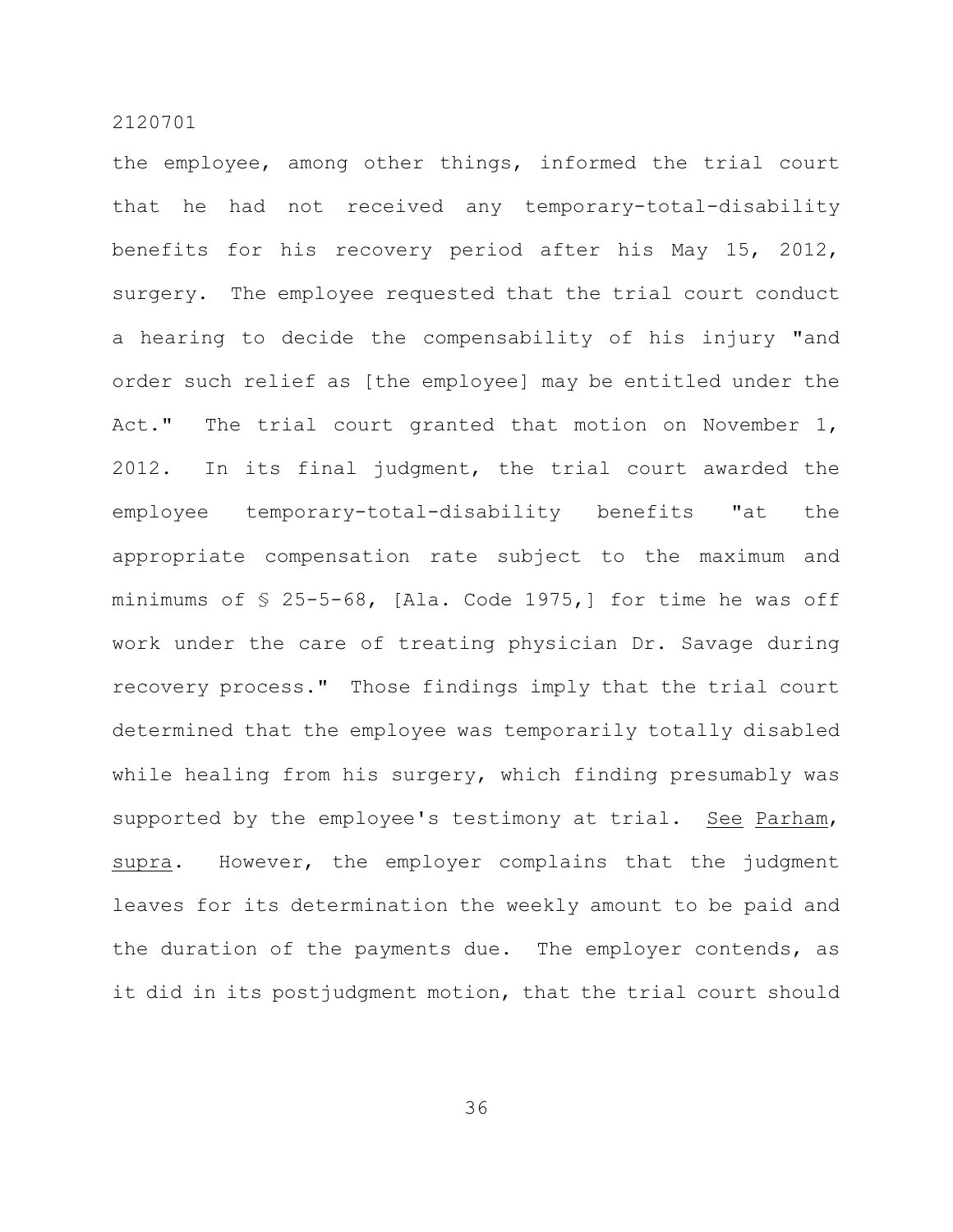have decided those issues when making its findings of fact and conclusions of law pursuant to Ala. Code 1975, § 25-5-88.

In its judgment, the trial court found that the employee was "off work under the Doctor's care from on or about April 30, 2012, until his release by Dr. Savage on July 19, 2012." That finding established that the recovery process lasted for 10 weeks and 4 days, or 10.57 weeks. The employee also conceded in his response to the postjudgment motion that the employer had established his average weekly earnings as being \$230.02 through one of its exhibits. Section 25-5-57(a)(1), Ala. Code 1975, establishes that the compensation rate shall be 66% percent of the average weekly earnings, which, in this case, would be \$153.35. Section 25-5-57(a)(1) further provides that the minimums set out in § 25-5-68 apply when calculating the temporary-total-disability rate. Section 25- 5-68(a) provides that the compensation rate shall not be less than 27½ percent of the state's average weekly wage, which, on the date of the employee's injury was \$755.46, making the employee's minimum weekly compensation rate  $$208.00.^8$ 

<sup>&</sup>lt;sup>8</sup>See Memorandum Regarding "State's Average Weekly Wage," issued by Scottie Spates, Director, Workers' Compensation Division of the Alabama Department of Labor (June 5, 2013).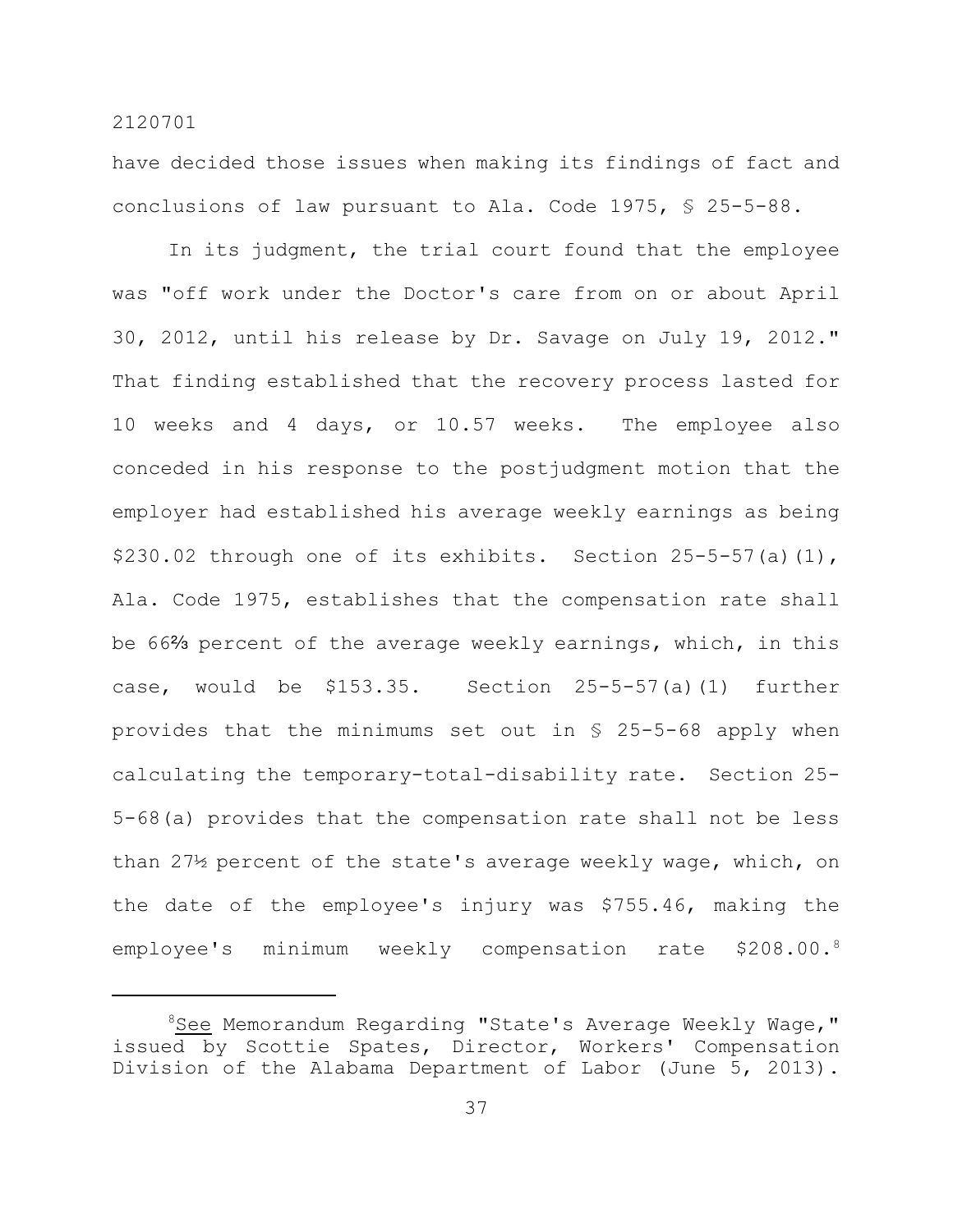Multiplying the compensation rate of \$208 by 10.57 weeks produces an award of \$2,198.56, an amount to which the employee agrees and which the employer does not contest. Thus, although the trial court did not, in its conclusions of law, express the amount of temporary-total-disability benefits awarded, the judgment contains findings and the record contains undisputed evidence from which this court can easily compute that award.

In the past, a majority of this court has determined that a judgment in a workers' compensation case that fails to specify the dollar amount of compensation awarded is not sufficiently final for appellate review. See, e.g., Coosa Valley Health Care v. Johnson, 961 So. 2d 903 (Ala. Civ. App. 2007); Norment Sec. Grp. v. Chaney, 938 So. 2d 424 (Ala. Civ. App. 2006); Homes of Legend, Inc. v. O'Neal, 855 So. 2d 536 (Ala. Civ. App. 2003); and International Paper Co. v. Dempsey, 844 So. 2d 1236 (Ala. Civ. App. 2002). However, in Equity Group-Alabama Division v. Harris, 55 So. 3d 299, 303 (Ala.

On the date this opinion was released, this memorandum could be found at [http://labor.alabama.gov/docs/guides/](http://labor.alabama.gov/docs/guides/wc_weeklywage.pdf;) wc weeklywage.pdf; a copy of this memorandum is available in the case file of the clerk of the Alabama Court of Civil Appeals.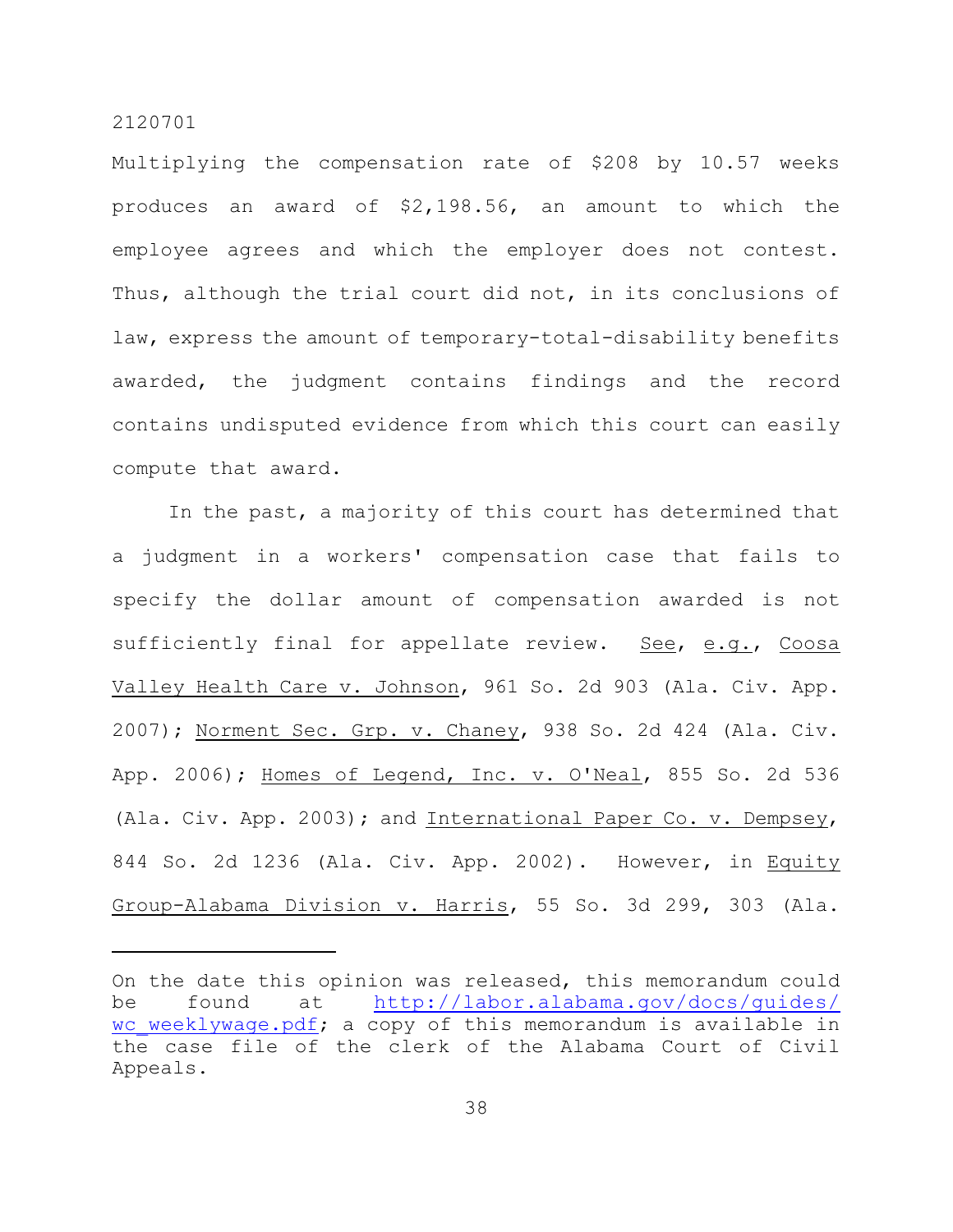Civ. App. 2010), this court determined that a judgment is final when it awards temporary-total-disability benefits "at the compensation rate" without calculating the exact amount due. Because the judgment in this case contains similar language, and because this court can ascertain from the record the undisputed amount awarded, I believe that the judgment is final under Harris and is sufficient for the purposes of § 25- 5-88.

Alternatively, the record does not contain any indication that, before or during the trial, the parties disputed the amount of temporary-total-disability benefits due or that the parties submitted that controversy to the trial court. The employee did make a general plea for an award of temporarytotal-disability benefits in his "motion for compensability hearing"; however, both parties filed pretrial briefs, and neither mentioned any controversy regarding the amount or duration of the temporary-total-disability benefits due. Because we have no record of the trial proceedings, we have no indication that any controversy over the temporary-totaldisability benefits had arisen and had been submitted to the trial court for resolution. In its postjudgment motion, the